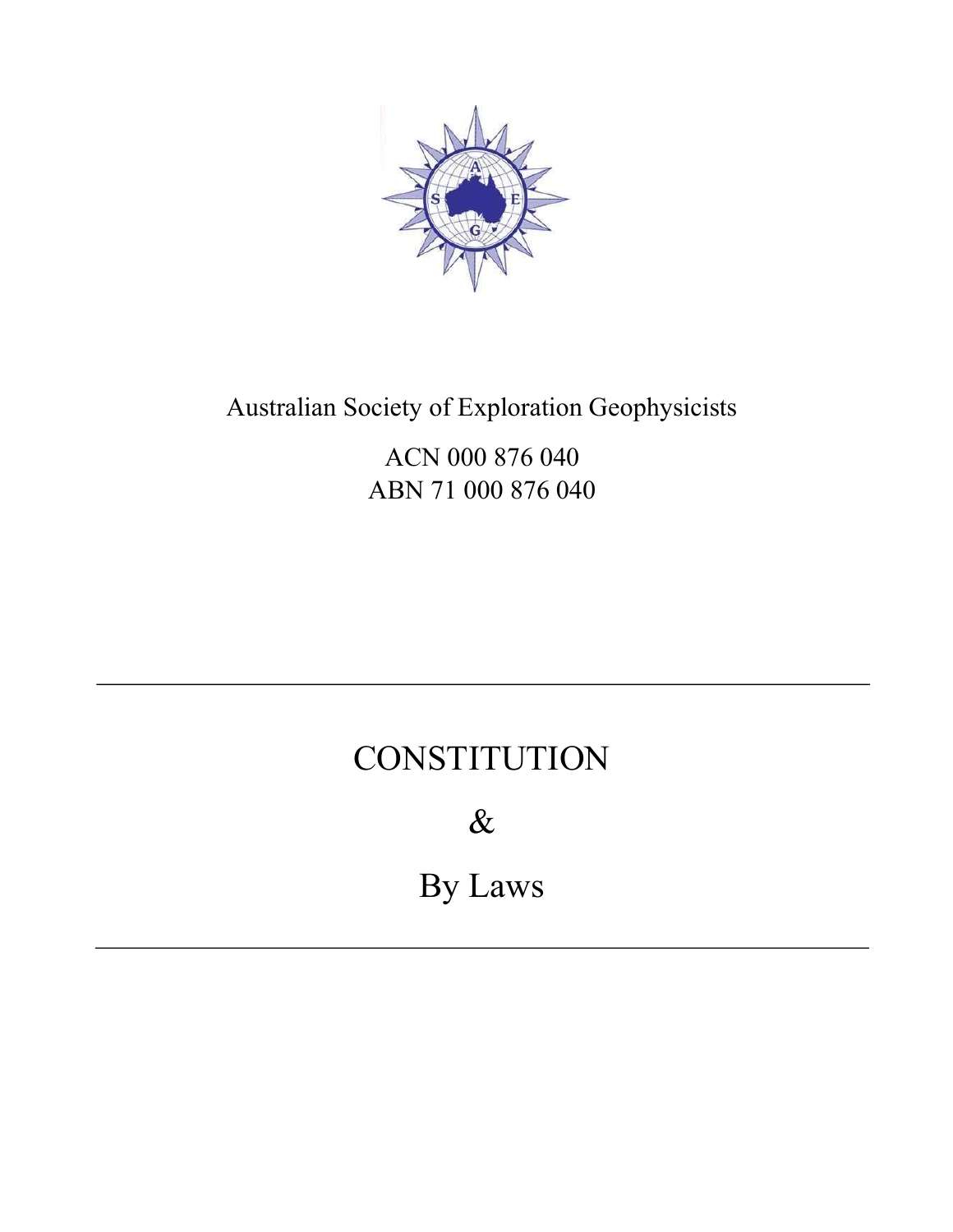# April 2022

# Version History:

| <b>DATE</b>     | Changes Implemented                                                                                                                                                                                                                                                                                                                                                                                                                                                                                                                                                                                                                                                                                                                                                                                                |
|-----------------|--------------------------------------------------------------------------------------------------------------------------------------------------------------------------------------------------------------------------------------------------------------------------------------------------------------------------------------------------------------------------------------------------------------------------------------------------------------------------------------------------------------------------------------------------------------------------------------------------------------------------------------------------------------------------------------------------------------------------------------------------------------------------------------------------------------------|
| Pre April, 2012 | The history of Changes to the Constitution was not recorded in this Document                                                                                                                                                                                                                                                                                                                                                                                                                                                                                                                                                                                                                                                                                                                                       |
| April, 2012     | At the 2012 AGM, "Objectives" of the society listed in the Constitution were changed to<br>"Objects" to make the Constitution consistent with the Act.                                                                                                                                                                                                                                                                                                                                                                                                                                                                                                                                                                                                                                                             |
| 14 April 2014   | Two changes were incorporated into this document, which now holds not only the<br>Constitution but also the By Laws:<br>1) Changes to the Constitution were approved at the AGM on 10 April:<br>to Clause 5 [Office Bearers] to allow any financial member to hold office, and to<br>Clause 15 [By Laws] to ensure that the Federal Executive notifies members of new or<br>amended By Laws<br>Federal Executive adopted a By Law on 30 January that describe to establish, operate<br>2)<br>and wind up Specialist Groups                                                                                                                                                                                                                                                                                         |
| April 2016      | At the 2016 AGM, Clause 8.3 was amended.                                                                                                                                                                                                                                                                                                                                                                                                                                                                                                                                                                                                                                                                                                                                                                           |
| April 2019      | At the 2019 AGM, voting to include secure digital voting and gender neutral language was<br>updated (see Fed Ex minutes March 2019)                                                                                                                                                                                                                                                                                                                                                                                                                                                                                                                                                                                                                                                                                |
| April 2022      | At the 2022 AGM,<br>update gender neutral language<br>$\left( \right)$<br>Clause 8.2 Inclusion of Past President as a Director, increasing the total number of<br>(2)<br>Directors to 5.<br>Clause 8.3 was amended to give authority only to Directors of the Society. Other Federal<br>3)<br>Executive members in advisory capacity.<br>Clause 8.9 was amended to clarify the action of the board in the event of a vacancy within the<br>4)<br>board.<br>Clause 8.11 amended to include at least three directors in a quorum<br>5)<br>Removal of the Code of Ethics in Clause 16 [Code of Ethics] with reference to the Code only.<br>6)<br>Reference to the Code of Conduct added (Clause 17 [Code of Ethics]<br>7)<br>Clause on Procedures Manual has been renumbered (formerly Clause 17 now Clause 18)<br>8) |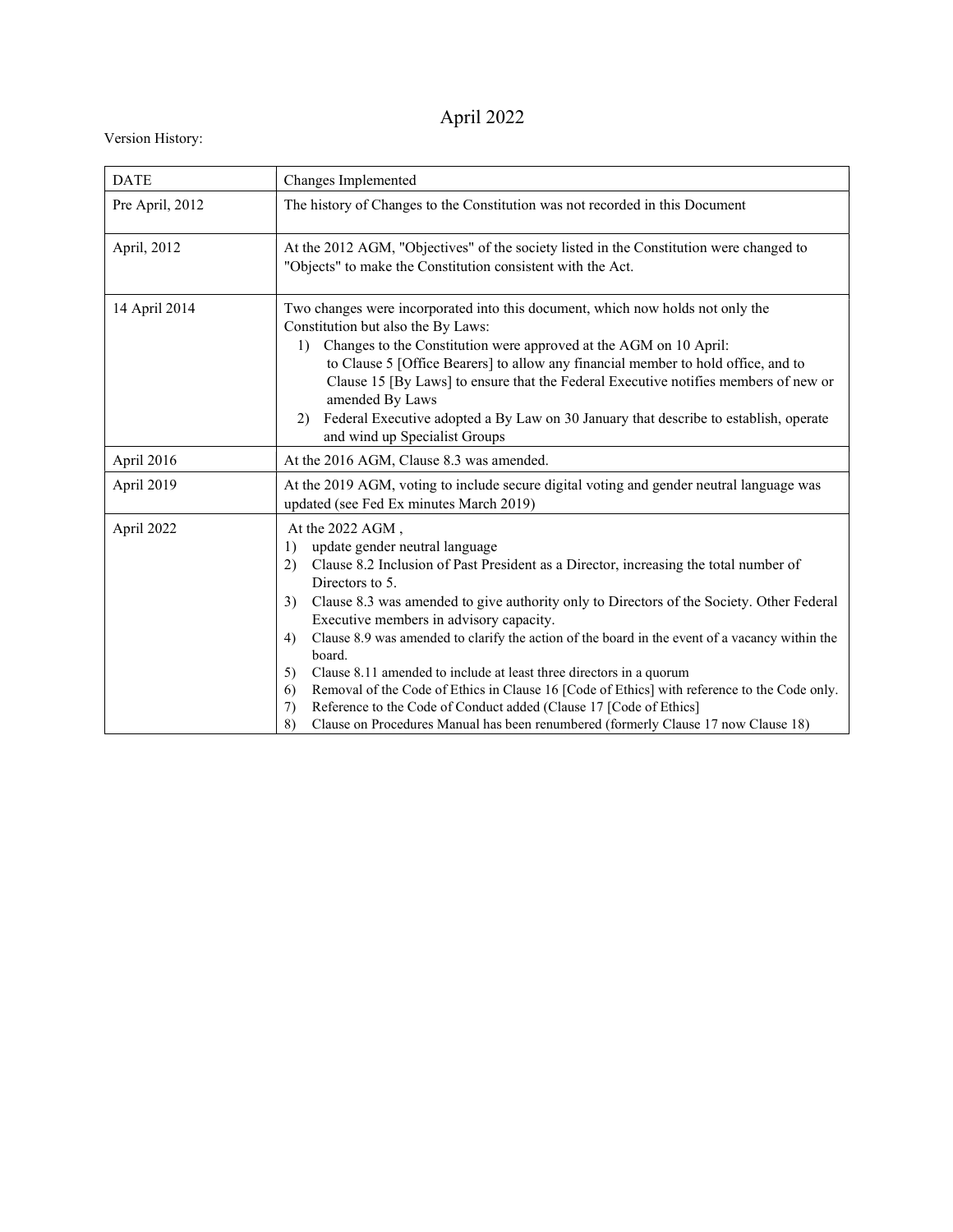# **CONSTITUTION CONTENTS**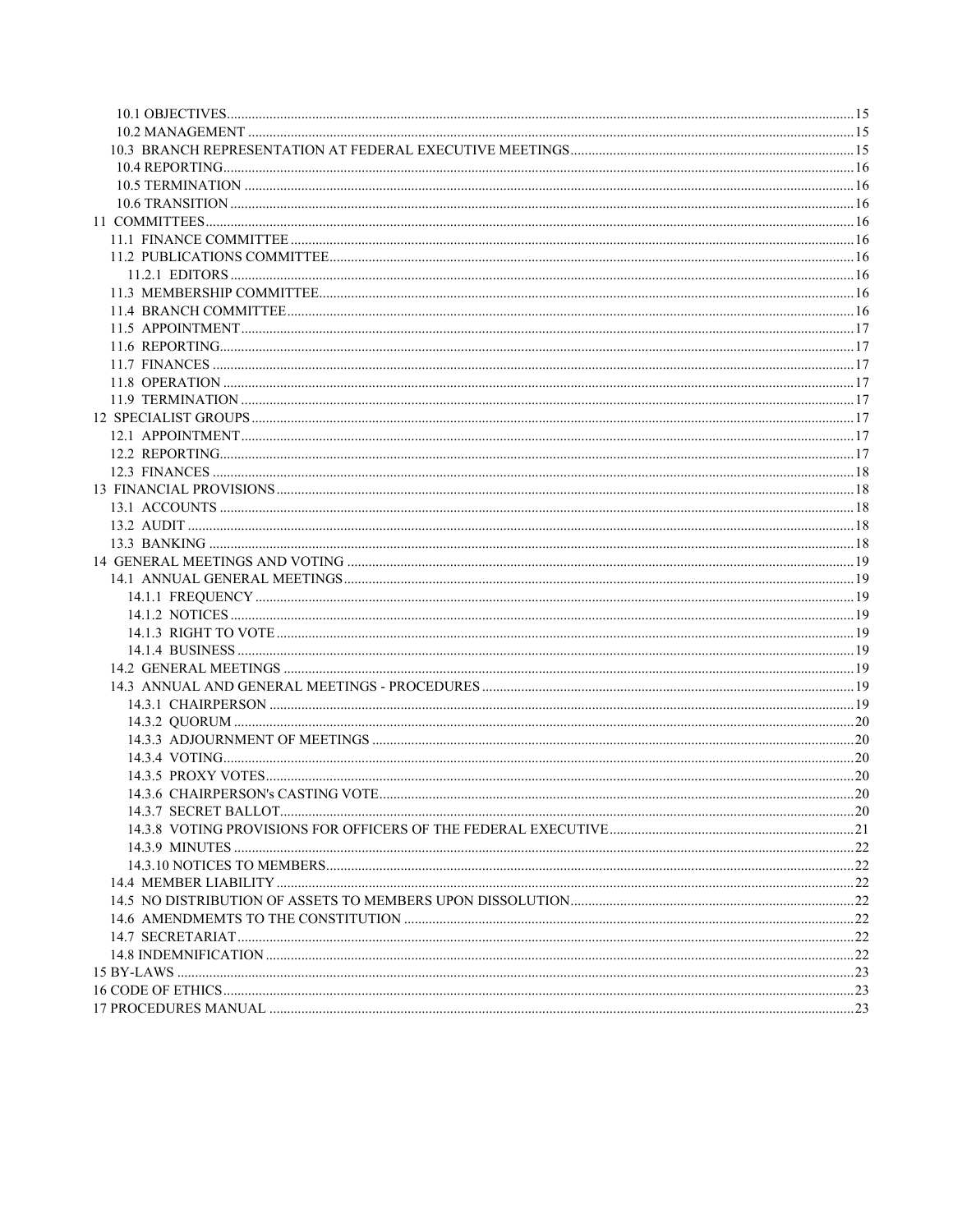# 1 INTERPRETATION

- 1. In these rules, unless contrary intention appears
	- "financial year" means the period beginning on 1<sup>st</sup> January in each year and ending on
		- 31st December of that year;
	- "the Act" means the Corporations Act (2001); and
	- "in writing" includes references to printing, lithography, photography, electronic or other modes of representing or reproducing words in a visible form.
	- "the Society" means the Australian Society of Exploration Geophysicists;
	- "the seal" means the common seal of the Society;
	- "Secretary" means any person appointed to perform the duties of a secretary of the
	- Society and includes an honorary secretary;

"person" shall mean either an individual or corporation as the sense requires; The singular shall include the plural as the sense requires.

- 2. The provisions of the Interpretation Act 1898 (NSW) apply to and in respect of these rules in the same manner as those provisions would so apply if these rules were an instrument under the Act.
- 3. The rules of the Society, including the By-Laws, Professional Codes of Conduct and Ethics shall be entitled the "Constitution".

# 2 NAME

The Society shall be called the "Australian Society of Exploration Geophysicists", a company incorporated under the provisions of the Act.

#### 3 OBJECTS

The objects of the Society shall be the promotion and advancement of geophysical sciences, especially the knowledge, and its application and continuous professional education, in the areas of exploration geophysics and related sciences.

In particular, but not so as to limit the generality of the foregoing, the Society may:

- (a) hold meetings of members of the Society, and visitors introduced by them, for the purpose of hearing and discussing communications from members of the Society and others on subjects related to exploration geophysics;
- (b) sponsor meetings of members of the Society and others for the purpose of advancing exploration geophysics through the creation of branches, committees or specialist groups throughout Australia and elsewhere;
- (c) promote fellowship and co-operation among those persons, firms or corporations interested in geophysical exploration including the holding and participation in exhibitions, industry forums and conferences;
- (d) promote good standing of the geophysical profession to our peers and the general community;
- (e) promote closer co-operation and understanding between geophysicists and other earth science and related disciplines;
- (f) publish such communications on geophysical exploration subject matter as in the opinion of the Federal Executive of the Society are worthy of such publication;
- (g) distribute the publications of the Society among the members and other persons and institutions, both in Australia and overseas, and sell the publications of the Society to the public;
- (h) make grants and donations in aid of geophysical research or the publication of exploration geophysical works;
- (i) encourage exploration geophysical education by the award of scholarships or prizes or otherwise including the design and teaching of courses in geophysics, the formation and sponsorship of student sections;
- (j) form or join in the formation of any society, club, association or other legal entity for the purpose of carrying out any of the above objects that and the Federal Executive of the Society may delegate to such legal entity such of the powers and duties the Federal Executive has in relation thereto;
- (k) provide advice to federal and state governments on issues relating to the geosciences.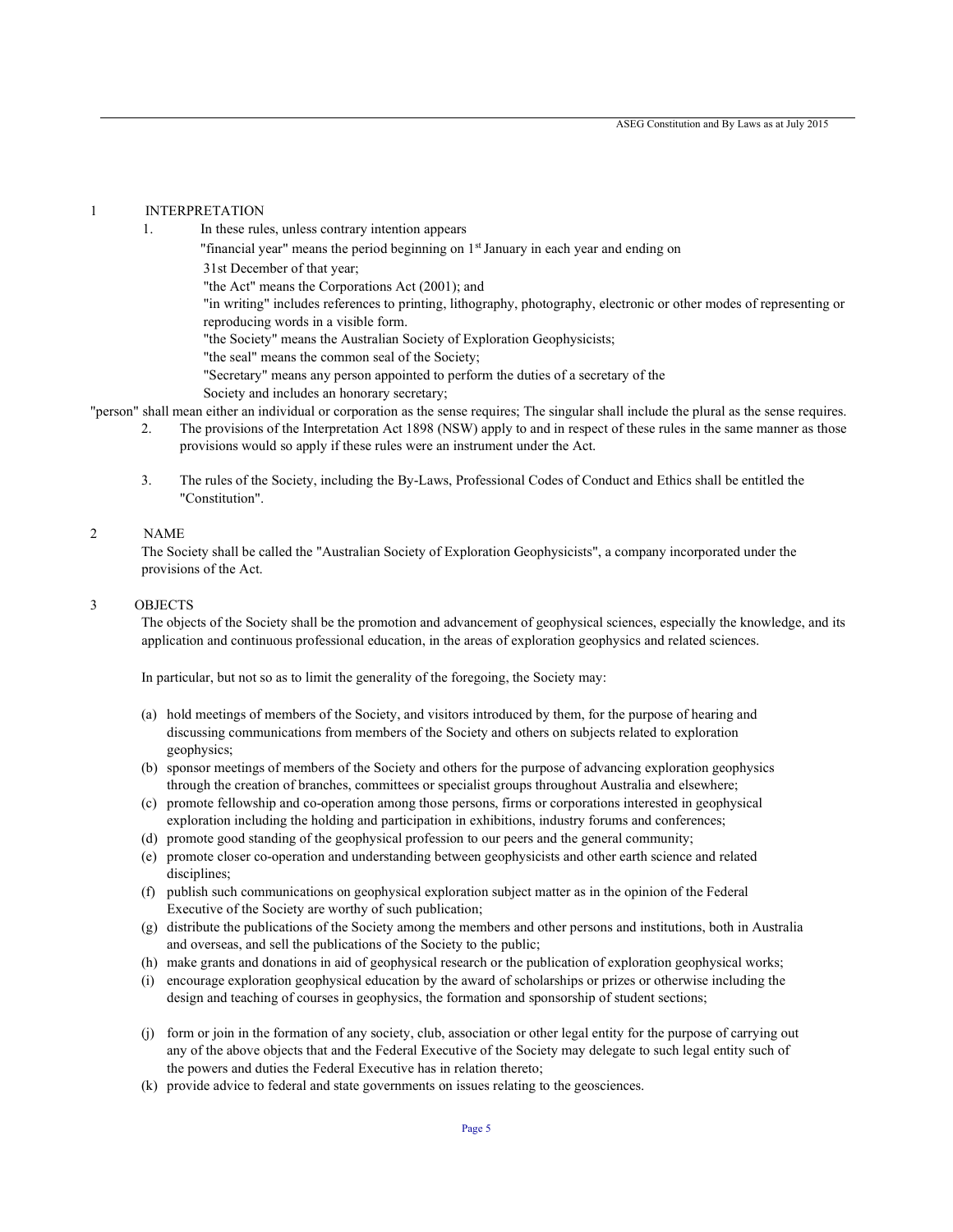#### NOT FOR PROFIT

The assets and income of the Society shall be applied solely in furtherance of its above-mentioned objects and no portion shall be distributed directly or indirectly to the members of the Society except as bona fide compensation for services rendered or expenses incurred on behalf of the Society.

# 4 COMPOSITION

The Society shall consist of the following classes of members, namely (i) Honorary Members, (ii) Active Members, (iii) Associate Members, (iv) Corporate Members, (v) Corporate Plus Members, (vi) Retired Members, and (vii) Student Members.

### 5 MEMBERSHIP

#### 5.1 DEFINITION

The members of the Society shall be the persons whose names are from time to time contained within the official list of members.

Membership shall only be of persons elected and qualified in accordance with the Society's Constitution

Membership of Society in any class shall be always contingent upon conformance with the Society's Constitution including the By-Laws, Professional Codes of Conduct and Ethics as may be adopted from time to time.

# 5.2 HONORARY MEMBERSHIP

Honorary Membership shall be conferred upon persons who, in the unanimous opinion of the Federal Executive have made a distinguished contribution, which warrants exceptional recognition, to exploration geophysics or a related field or to the advancement of the profession of exploration geophysics through service to the Society.

#### 5.3 ACTIVE MEMBERSHIP

To be eligible for election to Active Membership an applicant must be actively engaged in practicing or teaching geophysics or a related scientific field. Conditions for Active Membership include a relevant academic qualification. Any person who does not have such academic qualifications, but who has been actively engaged in the relevant fields of interest of the Society for at least five years, shall also be eligible for Active Membership upon the discretion of the Federal Executive Committee.

# 5.4 ASSOCIATE MEMBERSHIP

To be eligible for election to Associate Membership the applicant must be actively interested in the objectives of the Society. Associate Members are automatically eligible for election to Active Membership after five years as an Associate Member.

#### 5.5 CORPORATE MEMBERSHIP

To be eligible for election to Corporate Membership a corporation or organisation must be actively engaged in geophysical exploration, geophysical research, or a related field or in furnishing services, equipment, or products used in geophysical exploration or geophysical research or teaching, and must have an active interest in supporting the objects of this Society.

Notwithstanding the above, the Federal Executive may by unanimous decision admit to Corporate Membership any organisation, which it believes, will be of benefit to the objectives and interests of the Society.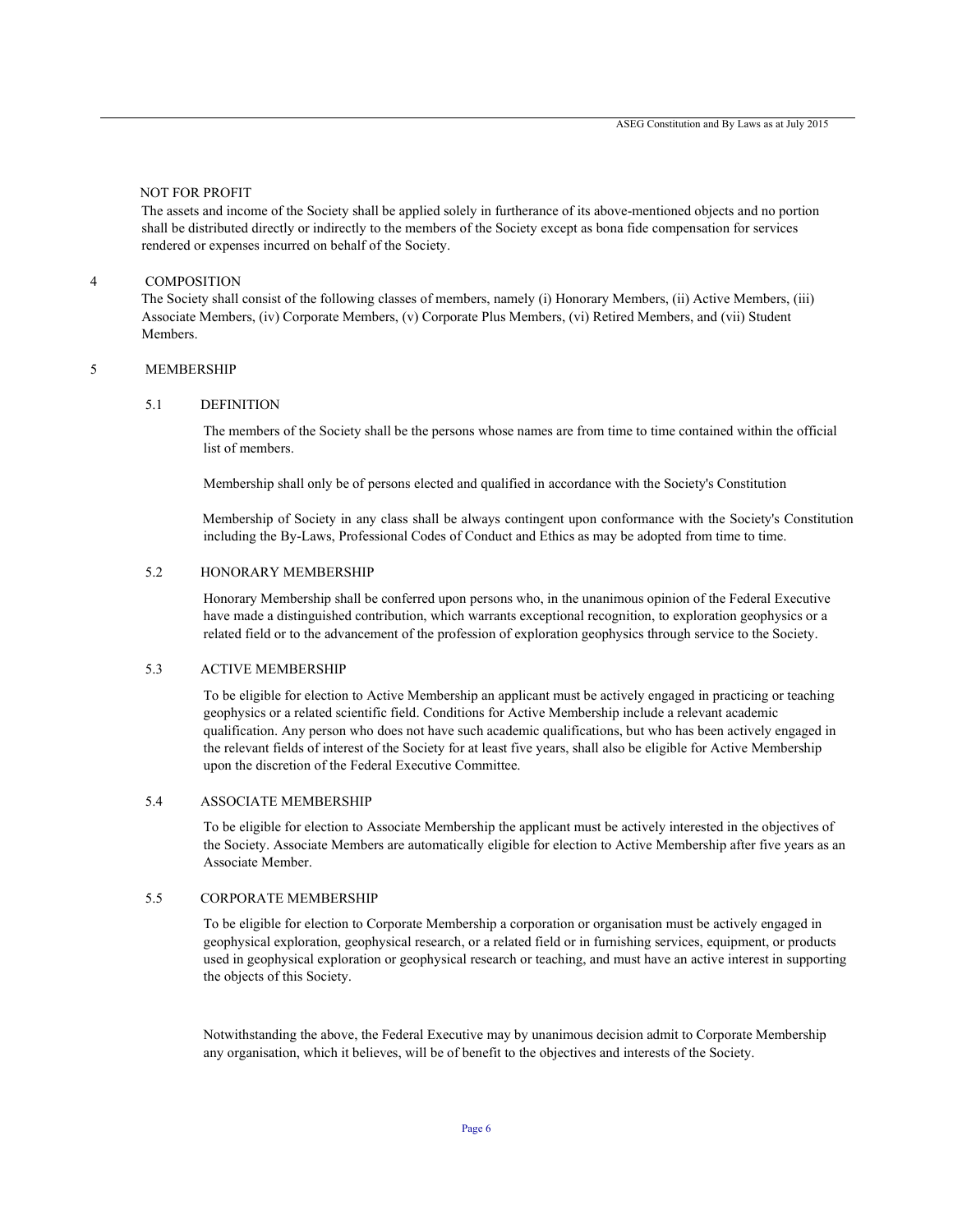#### 5.6 CORPORATE PLUS MEMBERSHIP

To be eligible for election to Corporate Plus Membership a corporation or organisation must meet the requirements for Corporate Membership.

Notwithstanding the above, the Federal Executive may by unanimous decision admit to Corporate Membership any organisation, which it believes, will be of benefit to the objectives and interests of the Society.

#### 5.7 STUDENT MEMBERSHIP

To be eligible for Student Membership an applicant must be a full-time graduate or undergraduate student in good standing registered at a recognised university or institute. Eligibility for Student Membership shall terminate at the close of the calendar year in which the Student Member ceases to be a graduate or undergraduate student. The duration of a Student Membership is limited to five years.

#### 5.8 RETIRED MEMBERS

To be eligible for election to Retired Membership an applicant must have been in the immediately preceding ten years prior to their election as a Retired Member, an Active Member or Associate Member of the Society and must have ceased gainful employment within the field for which they were qualified to be either an Active or Associate Member and must be aged over 60.

# 5.9 ELECTION TO MEMBERSHIP

#### 5.9.1 ADMINISTRATION

Applications for Membership shall be administered by the Membership Committee which shall make recommendations to the Federal Executive concerning the applicant's eligibility.

# 5.9.2 APPLICATION

Except for Honorary, Corporate, Corporate Plus and Retired Memberships, applications for any class of Membership of the Society shall be completed in writing on the prescribed form as required by the Membership Committee and include any fees or dues specified.

The application form must include:

- (1) authority of the applicant for the Society to make all reasonable checks, including any proposers, as to the veracity of the applicant's bona fides in order to assess the eligibility of their application;
- (2) acknowledgement that the application will be open for inspection by any members of the Society and that they will be entitled to make comment on the applicant's suitability for membership;
- (3) a statement to the effect that upon becoming elected as a member the applicant will abide by the Society's Constitution including its codes of ethics and professional practice.

# 5.9.3 PROPOSERS

Every applicant for Active Membership of the Society shall be proposed by one and seconded by another member of the Society, both of whom are personally acquainted with the applicant and the applicant's recent experience and who can confirm that the applicant's training and experience qualify for this grade of membership. This application shall be open to inspection at any time.

#### 5.9.4 WAIVER

The Federal Executive may waive the requirement for a proposer and a seconder from membership of the Society for geographical or other reasons, if the Membership Committee deems the applicant is otherwise eligible on the basis of material or references supplied.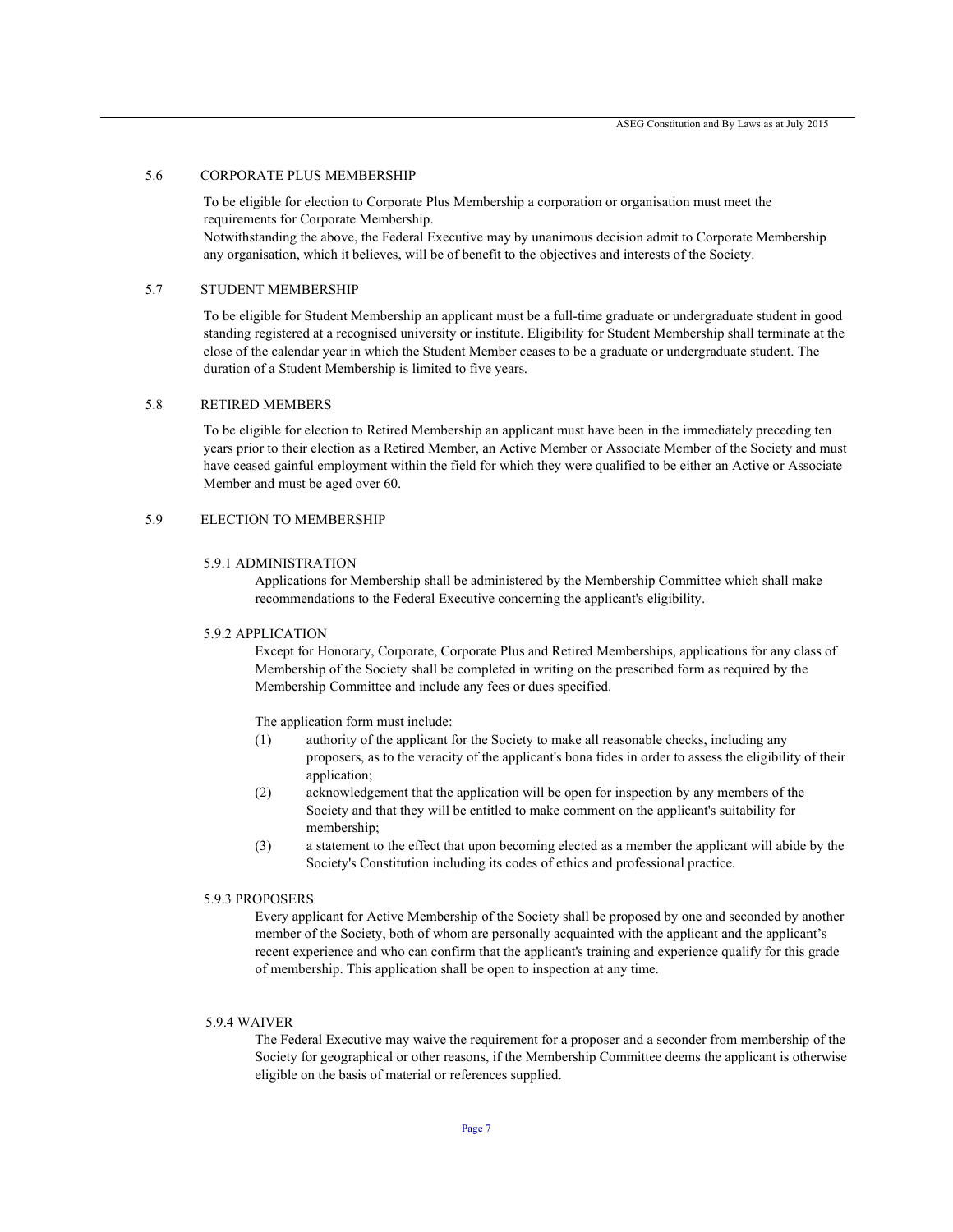#### 5.9.5 APPROVAL PROCESS

An applicant for either Active, Retired, Corporate or Corporate Plus Membership must be approved by a majority of the Federal Executive. The Secretary and Chairperson of the Membership Committee jointly, may approve an applicant for Associate or Student Membership.

Where the Secretary and Chairperson of the Membership Committee jointly consider an applicant for Associate or Student membership to be ineligible, they will submit that application to the Federal Executive for its deliberation.

#### 5.9.6 NOTIFICATION

When applicants have been approved, they shall be notified in writing. Their membership shall date from the first day of January in the year for which they make their initial payment of dues, subject to the Federal Executive's discretion, and they will receive access to the Society's publications for that year.

The Federal Executive may in its discretion, refuse to approve an applicant for membership, or transfer, or cancel an existing membership where:

- (a) the applicant has been shown to be in breach of the Professional Codes of Conduct or Ethics or the applicant's character, reputation or professional conduct, makes membership undesirable;
- (b) at the time of the application, an applicant deliberately misrepresents qualifications and or experience;
- (c) at the time of the application, an applicant has been found guilty of an indictable offence.

Where an applicant has been unsuccessful the applicant shall be notified in writing by Federal Executive who may at its discretion disclose the reason(s) for its decision.

Where an applicant has been refused membership no new application may be accepted in the same calendar year.

#### 5.9.7 RECLASSIFICATION OF APPLICATION

Applicants for Active Membership may be granted Associate Membership, if deemed appropriate by the Federal Executive, if the applicant consent in writing to an amendment of their application.

5.9.8 TRANSFER

An Associate or Student Member may seek transfer to Active Membership by supplying additional information to show eligibility for election to Active Membership. The transfer shall be handled in the same manner as an application to Active Membership.

An Active Member shall not be eligible for transfer to Student Membership.

Retired Members shall return to the grade of membership they held before qualifying for Retired Membership when the conditions for eligibility are no longer met.

# 5.9.9 MISCELLANEOUS CONSIDERATIONS

The Membership Committee and or the Federal Executive may in considering the eligibility of any applicant consider issues other than technical qualifications and professional experience.

#### 5.9.10 ANNUAL FEES

It is a requirement of Active, Associate, Retired, Student, Corporate, and Corporate-Plus to pay annual fees to the Society.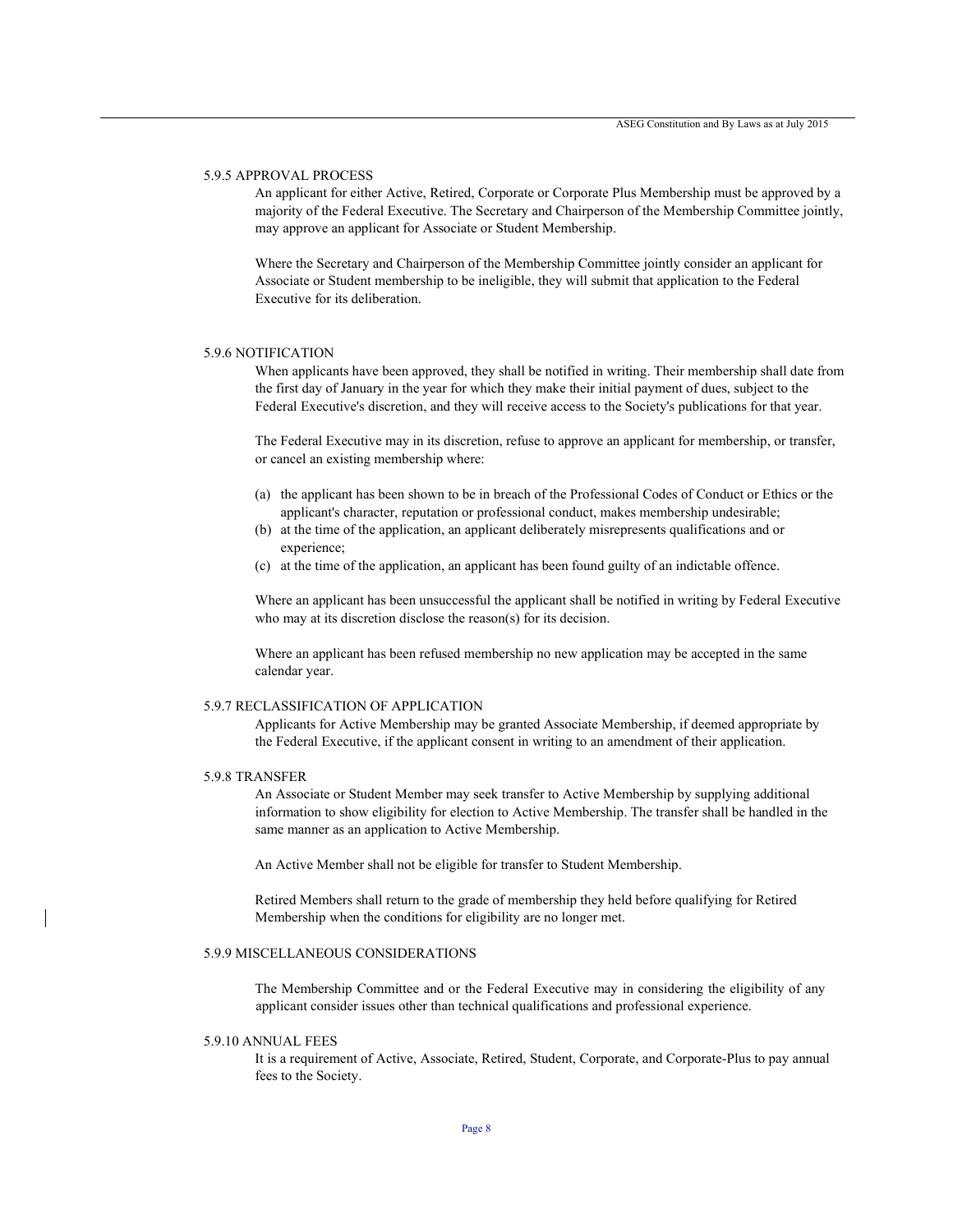Members whose age is over 60 years and who have been a member for more than ten years may elect to make a one-off payment for life membership.

The annual fees of Active, Associate, Student, Corporate, Corporate-Plus and Retired Members of the Society shall be established by the Federal Executive. The one-off payment for life membership shall be established by the Federal Executive. Honorary Members shall not be required to pay dues and shall receive all their respective privileges without charge including any publications otherwise received by Active Members. Notwithstanding the above, the Federal Executive may waiver or reduce annual fees for those members where it believes circumstances warrant.

The Federal Executive may direct that any member remaining un-financial in any year for any period in excess of five months may forfeit their membership and be removed from the list of members.

#### 5.9.11 RESIGNATION, DISCONTINUANCE OF MEMBERSHIP

Any member of any class may discontinue their membership of the Society by advising the Secretary in writing. Unless the member requests that the resignation take effect forthwith, the resignation shall become effective from the end of the year for which the member is financial. If the member is indebted to the Society the resignation shall take effect immediately.

A member shall continue to be liable for any annual subscription and all arrears due and unpaid at the date of their resignation and for all other moneys due by them to the Society.

Deceased members will be deemed to have resigned on the date of their death.

A member's name shall be removed from the list of members as from the date on which the resignation becomes effective.

# 5.9.12 TERMINATION AND EXCLUSION FROM MEMBERSHIP

The Federal Executive may cancel the membership of any member and exclude the individual from future membership where it believes that a member has brought the Society into disrepute or failed to observe or be bound by either this Constitution and objectives of the Society, including its Professional Codes of Conduct and Ethics, provided that at least one week before the meeting of the Federal Executive at which a resolution for the member's expulsion is passed the member shall have had notice of such meeting and of what is alleged against the individual, the nature of the intended resolution for the expulsion and that the individual shall be given the opportunity to provide to the Federal Executive at least 24 hours before the time for holding the meeting at which the resolution is to be put any written explanation or defence they may think fit.

Any member so excluded from the Society shall not have a right of appeal against such exclusion.

# 5.10 VOTING RIGHTS

Active Members, Associate Members, Student Members, Honorary Members, Retired Members, Corporate and Corporate-Plus Members have full voting rights and the right to speak at society meetings.

# 5.11 OFFICE BEARERS

Any financial member shall be eligible to hold office, to vote on all matters submitted to the membership, to petition the Federal Executive on any matter, and to publish their affiliation with the Society;

Members who have less than 5 years' membership in the Society cannot hold the office of President of the Federal or Branch Executives or Chair of a Specialist Group Executive; Federal Executive may agree on a case-by-case basis to allow Members with less than 5 years' membership of the Society to hold the Office of President of a Branch or Chair of a Specialist Group but will appoint mentors for them.

For the purposes of the above, Corporate and Corporate-Plus Members may nominate a representative who will act on the Member's behalf from time to time, by notice in writing to the Society.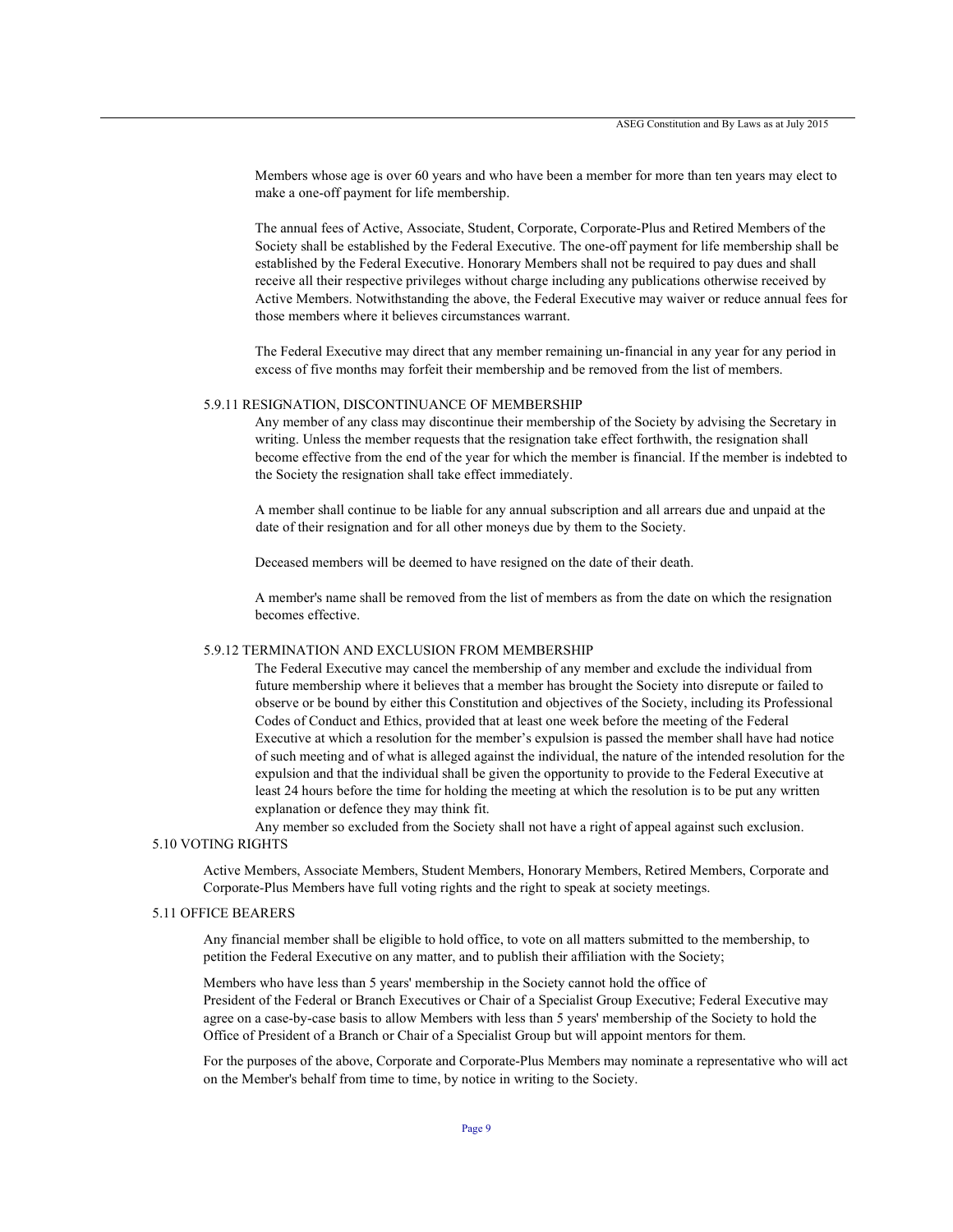#### 6 PROFESSIONAL CONDUCT - CODE OF ETHICS AND PRACTICE

All members of the Society shall observe and shall be bound by this Constitution, including its By- Laws, the Professional Codes of Conduct and Ethics and all other rules made by the Federal Executive pursuant to the Constitution.

#### 7 ORGANISATION

Subject to the unanimous approval of the Federal Executive the Society may form Branches, Committees, and Specialist Groups of members with a common interest as the Federal Executive may from time to time prescribe or determine.

#### 7.1 BUSINESS

All financial or business transactions on behalf of the Society must be approved by the elected members of the Federal Executive (the Directors) and endorsed by the Federal Executive or its delegates - Branches, Committees or Specialist Groups.

All actions of the Federal Executive shall require a majority vote of all members of the Federal Executive.

# 7.2 SOURCE OF FUNDS

The Society shall have the right to charge its members fees for annual subscriptions, publications, conference and convention entrance fees, exhibition fees and other charges related with the conduct of the Society's activities as allowed by law. Such imposts shall be set by the Federal Executive or delegated to the appropriate Branch, Committee or Specialist Group as circumstances warrant.

All money received by the Society shall be deposited as soon as practicable and without deduction into the Society's bank account.

#### 7.3 PROPERTY

The Society shall have the right to purchase, own, develop, maintain or construct any premises, buildings, grounds works of conveniences which may seem calculated either directly or indirectly to advance the objects of the Society.

#### 7.4 NON PROFIT

The assets and income of the Society shall be applied solely in furtherance of its objects and no portion shall be distributed directly or indirectly to the members of the Society except as bona fide compensation for services rendered or expenses incurred on its behalf.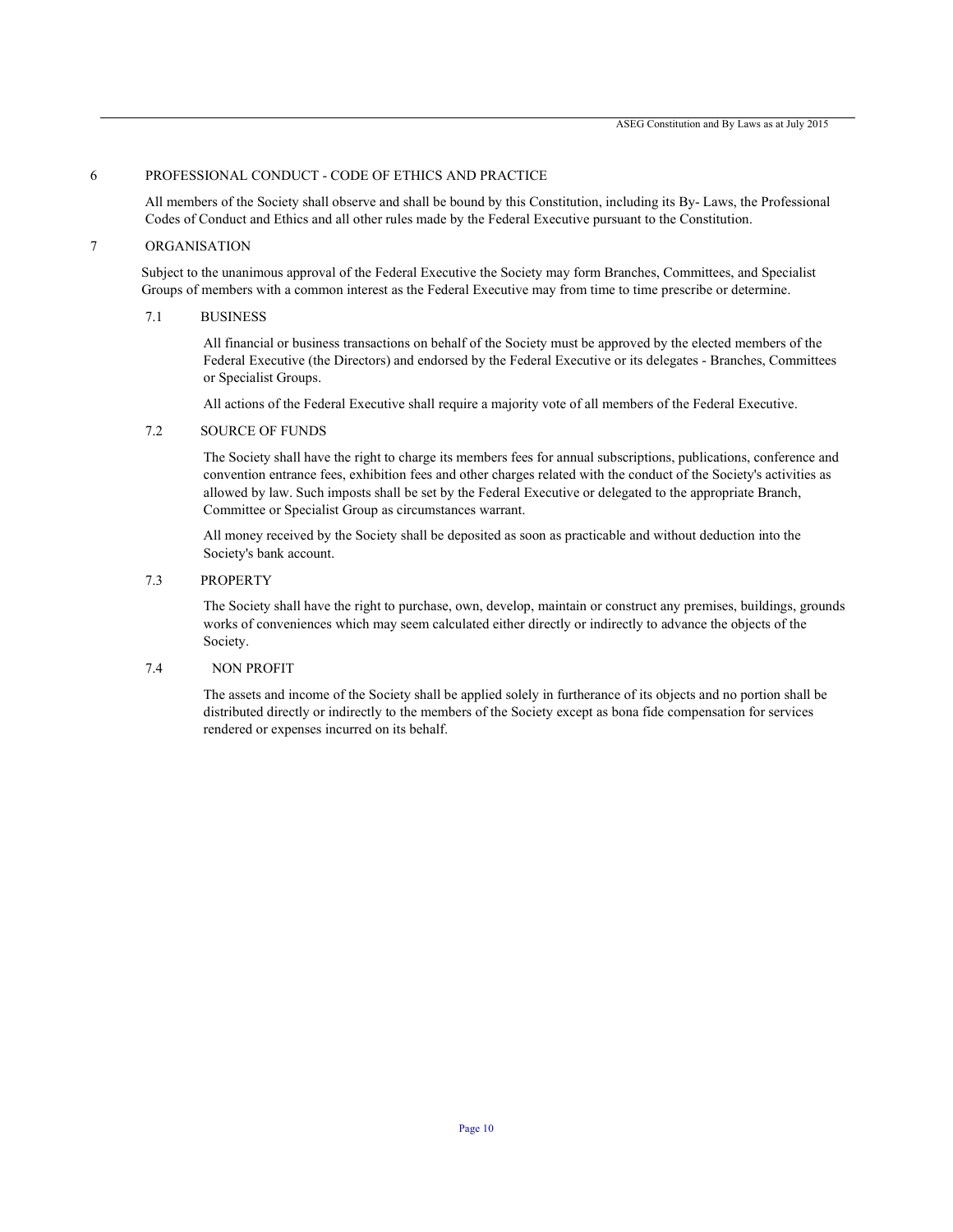#### 8 FEDERAL EXECUTIVE

# 8.1 ROLE

The paramount management body of the Society shall be entitled the "Federal Executive". The Federal Executive shall have the overall responsibility for the management and direction of the affairs of the Society.

The business of the Society shall be managed wholly by the Federal Executive, subject only to such limitations or directions as may be expressed in this Constitution or by resolutions passed from time to time by General Meetings of the members.

#### 8.2 OFFICERS

The elected members of the Federal Executive are designated as Directors of the Society (hereby referred to as Directors) for the purposes of the Act.

The Federal Executive shall comprise up to 12 members, and shall at least include the five elected members:-

(i) a President (Elected as a two-year term, one as President, immediately followed by one year as Immediate Past President)

- (ii) a President Elect
- (iii) the Immediate Past President
- (iv) a Secretary
- (v) a Treasurer

In addition the following offices are recognized: -

- (i) the Chairperson of the Publications Committee
- (ii) the Chairperson of the Membership Committee
- (iii) the Chairperson of the State Branch Committees (unless otherwise a member of the Federal Executive)
- (iv) Up to four others to be determined by the Federal Executive.

# 8.3 AUTHORITY

The Society will be governed by the Directors. The Directors shall be deemed to be the Board of Directors of the Society for the purposes of the Act.

The Directors of the Society may establish the Federal Executive, the membership of which may include former officers of the Society, and such other persons appointed by the Directors. The Federal Executive shall meet for the purposes of advising the Directors on any matters, but its members and the Federal Executive shall have no authority to act on financial issues on behalf of the Society unless otherwise outlined in this Constitution. The Directors shall have power at any time to appoint any person to the Federal Executive, either to fill a casual vacancy or as an addition to the existing members of the Federal Executive but so that the total number of appointed (non-elected) officers shall not at any time exceed seven. Any member so appointed shall hold office only until the next following Annual General Meeting.

The Directors shall have the power to delegate its powers (but not those of delegation) and appoint such Branches, Committees and Specialist Groups as are required for the purposes and benefits of the Society.

The Directors shall have the power to pay all expenses incurred by officers and its delegates managing, promoting and attending to the business of the Society including expenses incurred for the transportation, accommodation and reasonable living expenses of members attending meetings.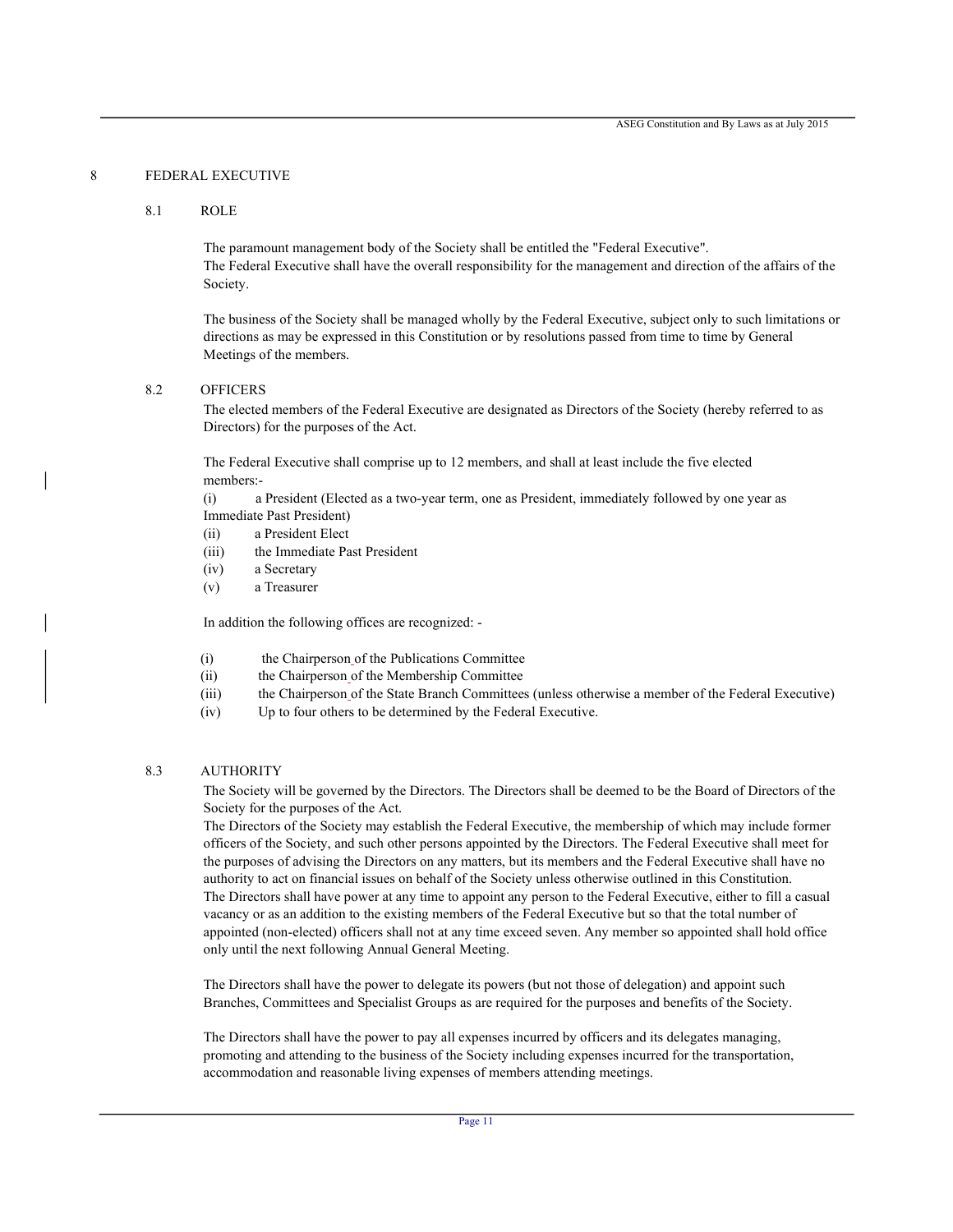Only the Directors may exercise all the powers of the Society to borrow money and to mortgage or charge its property, or any part thereof, or as security for any debt, liability, or obligation of the Society. All cheques, promissory notes, drafts, bills of exchange and other negotiable instruments, paid by the Society, including its Branches, Committees or Specialist Groups, shall be signed and drawn, or otherwise executed, by at least two approved signatories, who shall be approved by the Directors.

The Directors may remit to the Branches for the purposes of their administration and maintenance such proportion of the annual subscriptions as it may from time to time determine.

The Directors may loan to Branches, Committees, Specialist Groups or other Professional Societies in which it is participating in joint venture activities, such monies as it deems appropriate providing that in the case of external bodies appropriate guarantees are in place.

The Federal Executive must approve either the part time or full time employment of any person, consultancy or service contract by any corporation where the total amount exceeds the sum as set out in the By-Laws.

#### 8.4 PERIOD OF OFFICE

The President, President-Elect, Treasurer and Secretary shall be elected annually by the Members of the Society at the Annual General Meeting. These office bearers shall succeed the previous ones upon the conclusion of the Annual General Meeting reporting of the results of the ballot for the election of the succeeding year's office bearers. At the end of their term each officer will retire but may nominate and be eligible for re-election. The immediate past President and Editor shall hold office ex-officio.

## 8.5 PRESIDENT

The President shall preside as Chairperson of the Federal Executive.

The President may serve on, and be an office bearer or chairperson of, any Branch, Committee or Specialist Group.

# 8.6 PRESIDENT-ELECT

The President-Elect shall assume the office of President in the case of a vacancy in that office as a result of any cause.

The President-Elect may serve on, and be an office bearer or chairperson of, any Branch, Committee or Specialist Group.

# 8.7 SECRETARY

The Federal Executive shall have a Secretary. The Secretary shall keep the minutes of the meetings of the Society and Council, shall have custody of all documents of the Society that do not relate to stocks, shares, funds and securities belonging to or held in trust for the Society nor to the publications of the Society, shall be responsible for the conduct of secret ballots, and shall do such things for the use and service of the Society as pertaining to the office of Secretary.

In the event of the absence of the Secretary from any Council meeting the chairperson shall appoint a temporary replacement.

The Secretary will liaise with the Chairperson of the Membership Committee to ensure that accurate lists of members and their details are maintained.

Unless otherwise directed by the Federal Executive the Secretary shall be the Public Officer for the purposes of the Act.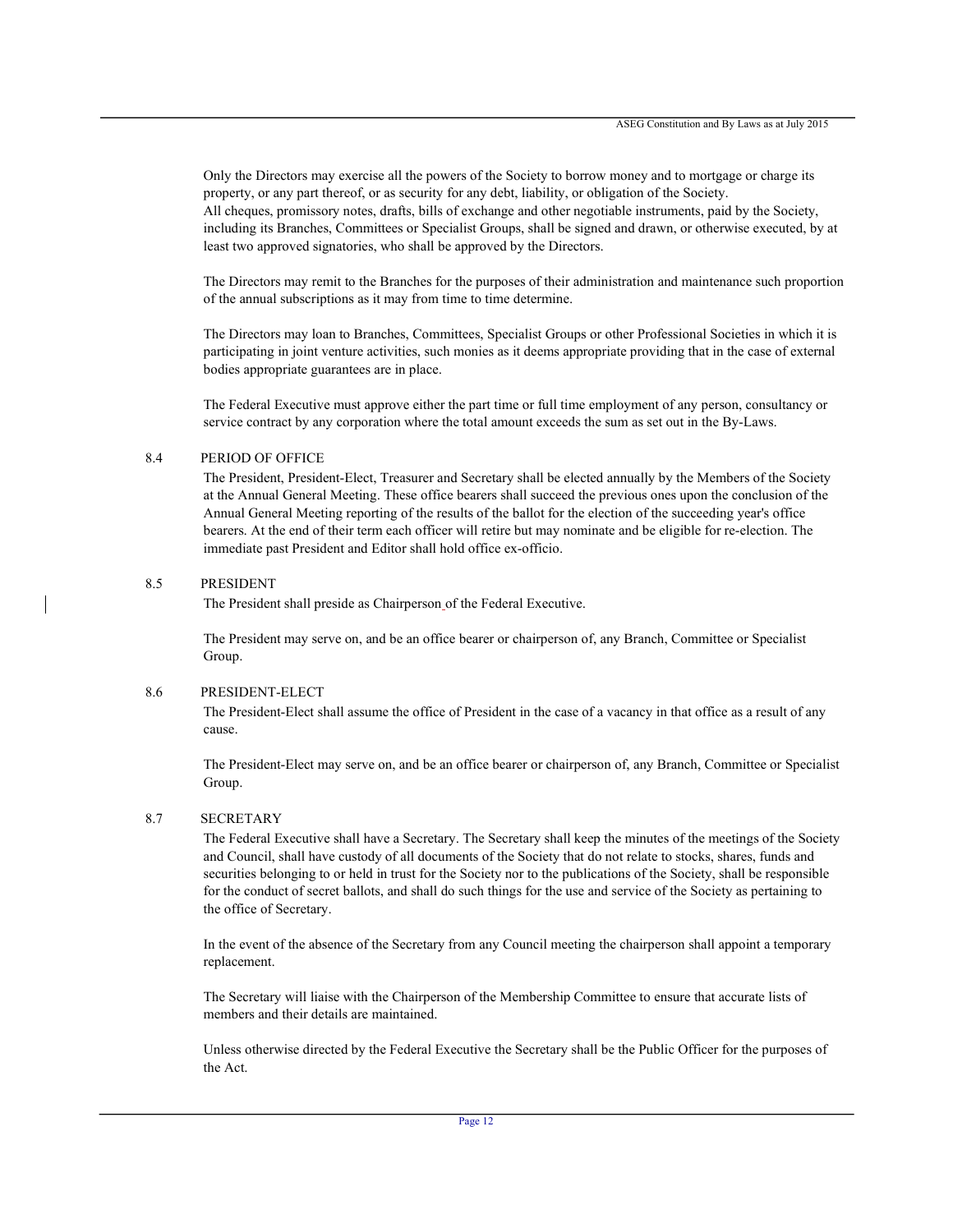#### 8.8 TREASURER

The Treasurer shall, under the direction of the Federal Executive, oversee the financial affairs of the Society and shall cause to be submitted the financial accounts and audit report for each fiscal year.

The Treasurer shall have custody of all documents of the Society that relate to stocks, shares, funds and securities belonging to or held in trust for the Society.

The Treasurer shall oversee the receipt and disbursal of all Society funds.

The Treasurer shall chair any committee formed by the Federal Executive for the purposes of financial control.

#### 8.9 CASUAL VACANCIES

In the event of a vacancy in the Board of Directors, the Federal Executive may appoint an eligible member of the Society to fill the vacancy where such vacancy is not filled in accordance with other provisions of this Constitution.

Any member so appointed may only hold office until the next Annual General Meeting at which time the member shall retire, subject to the Constitution.

The Board of Directors may act even if there are vacancies on the Board. If at any time the number of Directors in office is fewer than three, the Federal Executive may meet and act only:

- i. To appoint a Director, or
- ii. To convene a general meeting.

## 8.10 ELECTION

The office holders of the Federal Executive shall be elected in accordance with the voting provisions of this Constitution.

#### 8.11 MEETINGS

The Federal Executive shall meet at least 6 times per year. Members of the Federal Executive may participate by telephone or video or such other means of electronic conferencing, providing that each of the members is able to communicate simultaneously with each of the others present by electronic or other means.

At least five members must be present to constitute a quorum, three of which must be Directors.

The President shall preside as Chairperson at every meeting of the Federal Executive, or if there is no President, or if at any meeting they are not present within ten minutes after the time appointed for holding of the meeting, the President-Elect shall be Chairperson or if the President-Elect is not present at the meeting then the Treasurer shall be Chairperson or if the Treasurer is not present at the meeting then the remaining Federal Executive members may choose one of their number to be Chairperson.

The Federal Executive may meet to discuss, resolve, adjourn or otherwise regulate any business as it thinks fit.

A member of the Federal Executive may at any time, and the Secretary shall on requisition of a member of the Federal Executive, summon a meeting of the Federal Executive.

Subject to the Constitution, questions arising at any meeting of the Federal Executive shall be decided by a majority of votes of those present and attending and a determination of a majority of members shall be deemed to be a determination of the Federal Executive.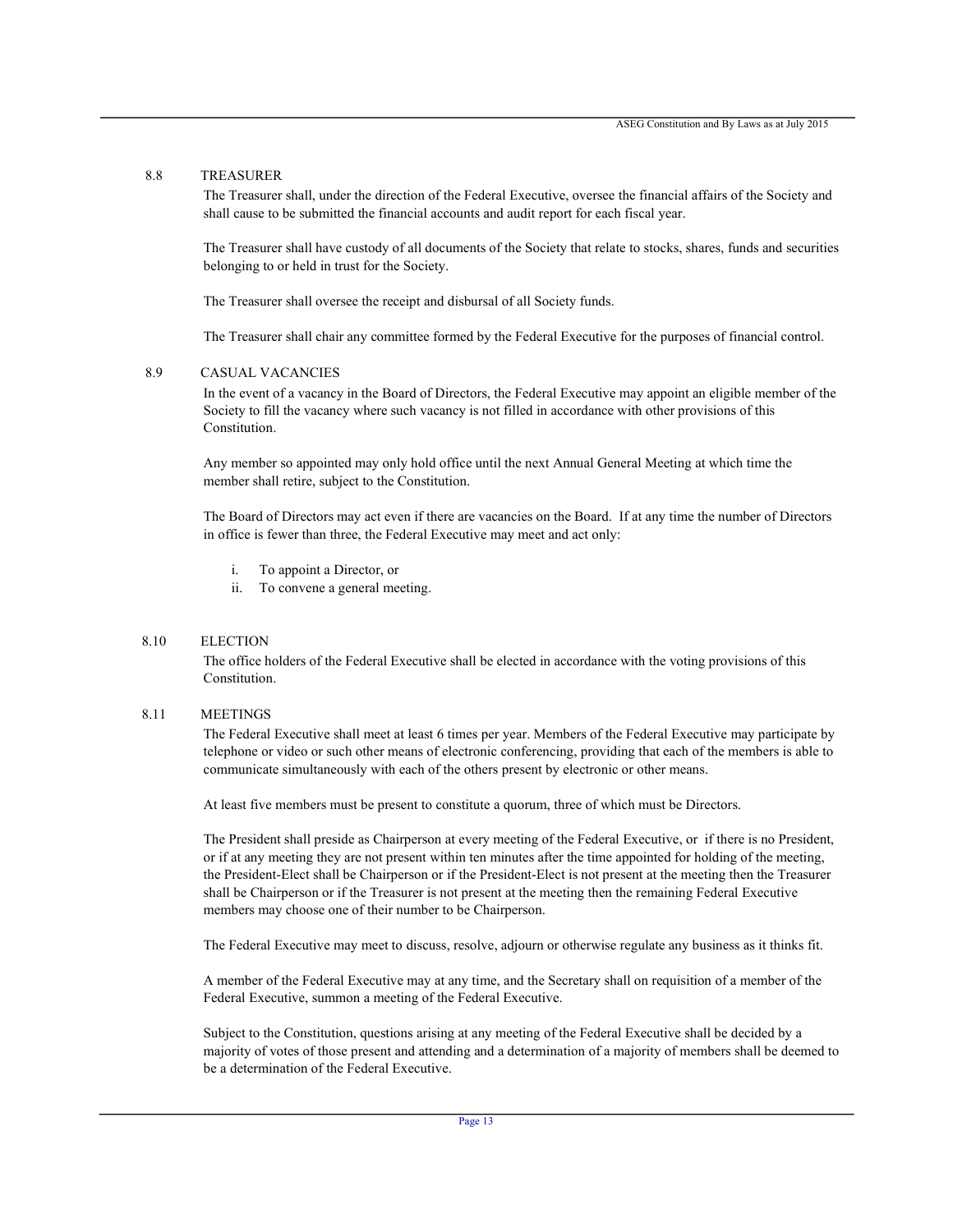In the case of an equality of votes the Chairperson of the meeting shall have a casting vote.

A resolution in writing signed by all the members of the Federal Executive for the time being entitled to receive notice of a meeting of the Federal Executive, shall be as valid and effectual as if it had been passed at a meeting of the Federal Executive duly convened and held. Any such resolution may consist of several documents in like form, each signed by one or more members of the Federal Executive.

# 8.12 DELEGATION

The Federal Executive may form committees, to which it may delegate any of its powers, save for those of delegation. Such committees shall in the exercise their powers so as to conform to the requirements imposed by the Constitution and any Act.

# 8.13 REMOVAL OF OFFICE BEARERS

The Society may by ordinary resolution remove any officer before the expiration of their period of office, and may by an ordinary resolution appoint another person in their stead; the person so appointed shall hold office only until the next following Annual General Meeting.

# 8.14 VACATING OFFICE

The office of any officer shall become vacant if the member -

- (a) ceases to be a member of the Committee by virtue of the Act;
- (b) becomes bankrupt or makes any arrangement or composition with their creditors generally;
- (c) becomes prohibited from being a director of a Company by reason of any order made under the Corporations Act;
- (d) becomes of unsound mind or a person whose person or estate is liable to be dealt with in any way under the law relating to mental health;
- (e) resigns their office by notice in writing to the Society;
- (f) for more than six months is absent without permission of the Committee from meetings of the Committee held during that period;
- (g) holds any office of profit under the Society;
- (h) ceases to be a member of the Society; or is directly or indirectly interested in any contract or proposed contract with the Society provided, however, that a member shall not vacate their office by reason of their being a member of any corporation, society or association which has entered or proposes to enter into a contract with the Society.

# 8.15 REPORTING

The Federal Executive shall submit annual reports to the Society's membership and these shall be read or tabled at the Annual General Meetings of the Society. Reports or extracts thereof may not be published outside the Society without the approval of the Federal Executive.

The annual reports shall include the management and financial activities of all Branches, Committees and any other groups constituted by the Society.

# 8.16 COMMON SEAL

Only the Directors may direct the Common Seal of the Society to be applied to any deed, contract, agreement, or writing to which the Society is to be a party. Use of the Seal should be recorded in the Minutes of the Federal Executive. The seal and register shall be kept in the custody of the Secretary and the register shall be maintained by the Secretary or professional Secretariat.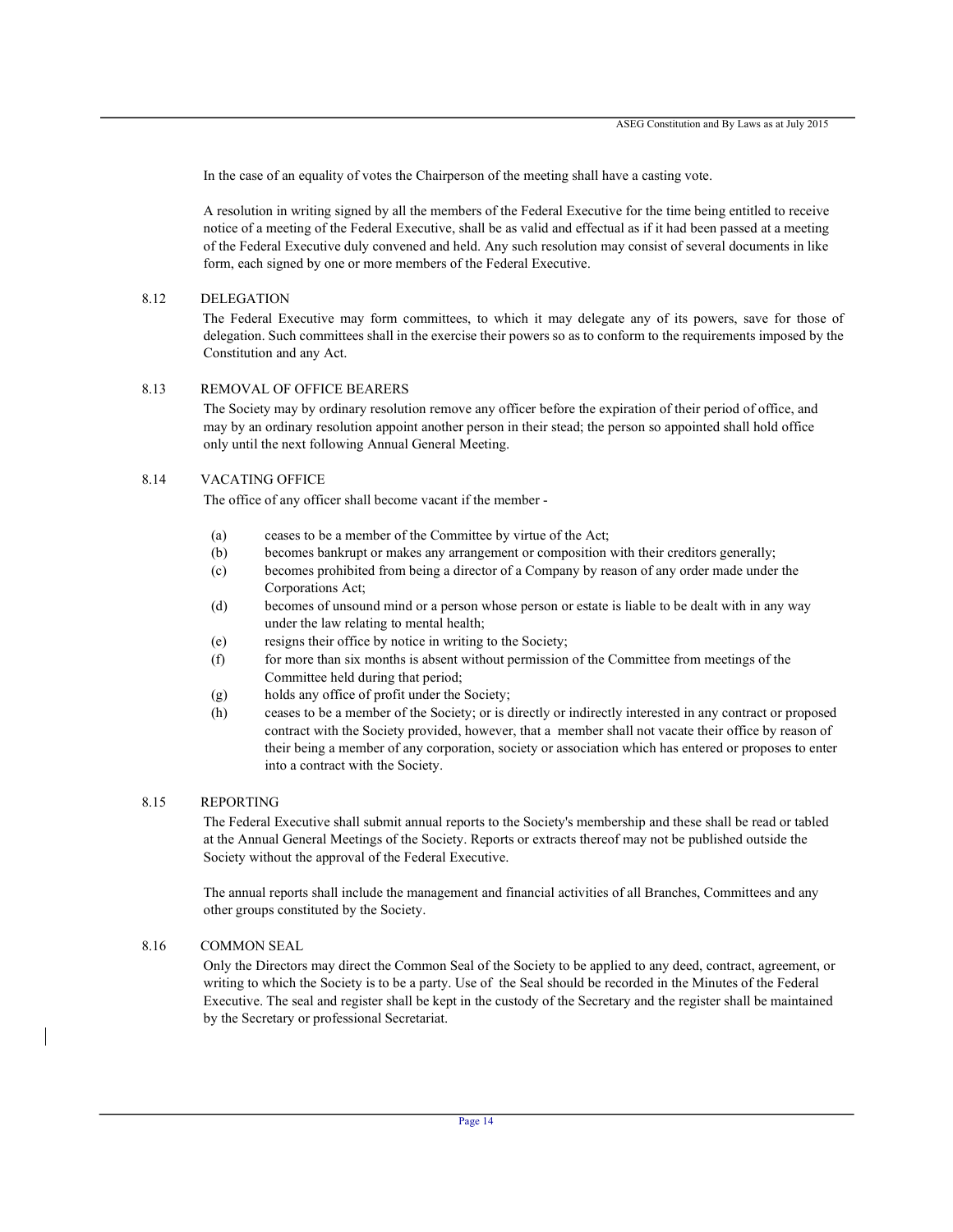#### 9 COUNCIL

The Council of the Society shall comprise members who are currently officers, officers-elect, Branch office bearers, Committee Chairpersons, Chairpersons of any Specialist Group and all past Presidents.

A meeting of the Council shall be held at the call of and chaired by the President during either the Annual General Meeting or at the Society's convention as the Federal Executive determines providing that it be at least once every two years.

At that meeting the President shall circulate a Report on the current activities of the Society including its Branches, Committees and Specialist Groups.

Council members shall be entitled to question any of the members present in regard to the Society's business and have reasonable assess to Society reports, business plans and strategies so as to foster healthy debate on those issues affecting the Society's well-being.

A quorum at any meeting of the Council shall consist of ten eligible members.

The Council may propose and pass resolutions by simple majority vote.

The resolutions, recommendations and conclusions of the Council, although not binding on the Federal Executive shall nevertheless be persuasive, and the Federal Executive shall give full regard to any such matters brought to its attention.

# 10 BRANCHES

Branches may be formed throughout Australia and or any other country or place as approved by the Federal Executive.

Members of each Australian State or Territory, or combination thereof, where there are more than 50 Active Members at the Society's Annual General Meeting, or in the case of a smaller number at the discretion of the Federal Executive, shall be entitled to seek the Federal Executive's approval to form a branch.

# 10.1 OBJECTIVES

Each Branch shall undertake such activities as in its and the Federal Executive's judgements would benefit the membership of the Society. However no such activity should be incompatible with the interests of the Society as a whole.

# 10.2 MANAGEMENT

Each Branch shall adopt a set of rules of procedure, which shall be approved by the Federal Executive. The Rules of the Branch shall include provision for the election of a President, Treasurer and Secretary, who shall be the Branch office holders and manage the affairs of that Branch.

Each Branch shall be entitled to manage their local financial affairs on behalf of the Society subject to limitations as may be imposed from time to time by the Directors.

In the event of any inconsistency, or incompatibility, the resolutions or rules of any Branch or Branch Committee shall be sub-ordinate to those of the Federal Executive.

The Conduct of the Branch meetings shall be in accordance with the By-Laws and Branch Rules.

# 10.3 BRANCH REPRESENTATION AT FEDERAL EXECUTIVE MEETINGS

Branch Presidents, not already members of the Federal Executive shall be entitled to attend any or all meetings of the Federal Executive with the status of an observer. This shall be a non-voting position.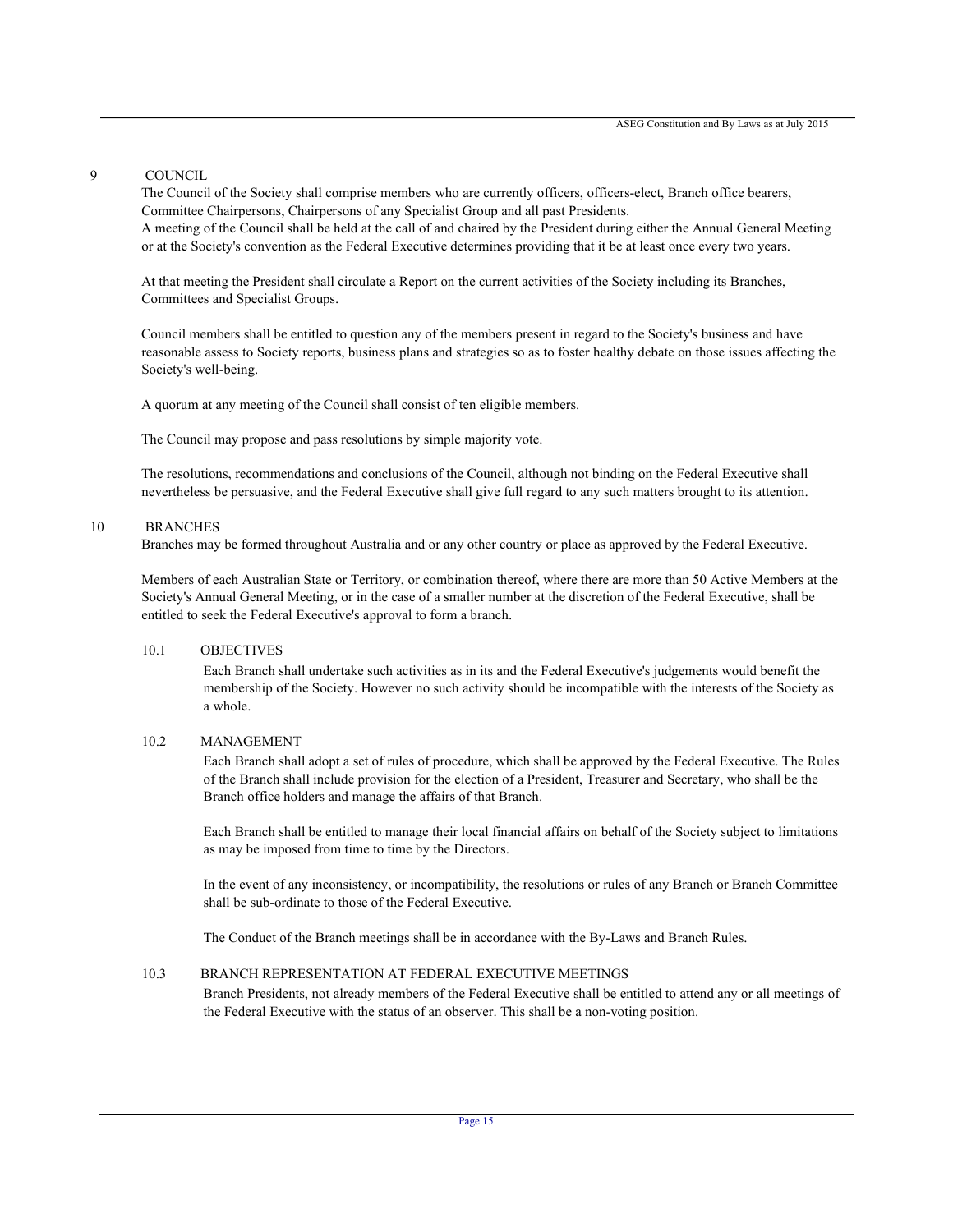#### 10.4 REPORTING

The President of each Branch shall prepare a report of that Branch's activities to be included in the Chairperson of Branch Committees Report to the Society, which is to be printed and distributed to the Federal Executive, Committee, Specialist Groups and other Branches prior to the Annual General Meeting.

The Federal Executive may direct that interim reports of a Branch be prepared, as circumstances require.

# 10.5 TERMINATION

In the event that a Branch is considered no longer viable, or beneficial to the Society the Federal Executive may by resolution submitted to and passed at a General Meeting dissolve that Branch. Following the termination of any Branch all funds, books of account, minutes and other documents shall be returned to the Secretary by the former Branch President and or other officers.

## 10.6 TRANSITION

Following the adoption of this Constitution pre-existing Branches within the Australian Capital Territory, New South Wales, Queensland, South Australia, Victoria-Tasmania and Western Australia will have two years in which to synchronise the appointment of their office bearers with those office holders of the Federal Executive.

#### 11 COMMITTEES

The Federal Executive may form specialist or specific committees to which it may delegate any of its power (but not those of delegation).

The terms of all committees shall expire at the close of the Annual General Meeting following their appointment unless otherwise specified by the Constitution or incoming Federal Executive.

# 11.1 FINANCE COMMITTEE

The Society shall have a Finance Committee, which shall be chaired by the Treasurer. In conjunction with the Federal Executive it will oversee the corporate financial governance of the Society.

# 11.2 PUBLICATIONS COMMITTEE

The Society shall have a Publications Committee, which shall be chaired by the Executive Editor. In conjunction with the Federal Executive the Publications Committee shall be responsible for the publishing policy and editorial administration of the Society.

#### 11.2.1 EDITORS

The Federal Executive shall appoint an Executive Editor and Editors of both Exploration Geophysics and Preview on an annual basis (or longer term) and may pay them such remuneration, as it deems appropriate. The Editors may appoint Managing Editors, Associate Editors and Assistant Editors to assist in the conduct of editorial business.

For special, non-serial publications the Federal Executive may appoint a Special Editor or Editors, either on a paid or honorary basis.

# 11.3 MEMBERSHIP COMMITTEE

The Society shall have a Membership Committee, the chairperson for which shall be appointed by the Federal Executive. The Membership Committee shall be responsible for maintaining an accurate and permanent record of members, their details and financial status.

#### 11.4 BRANCH COMMITTEE

The Society shall have a Branch Committee, the chairperson of which shall be a member of the Federal Executive. The Membership of the Branch Committee shall comprise the Presidents of each Branch, or their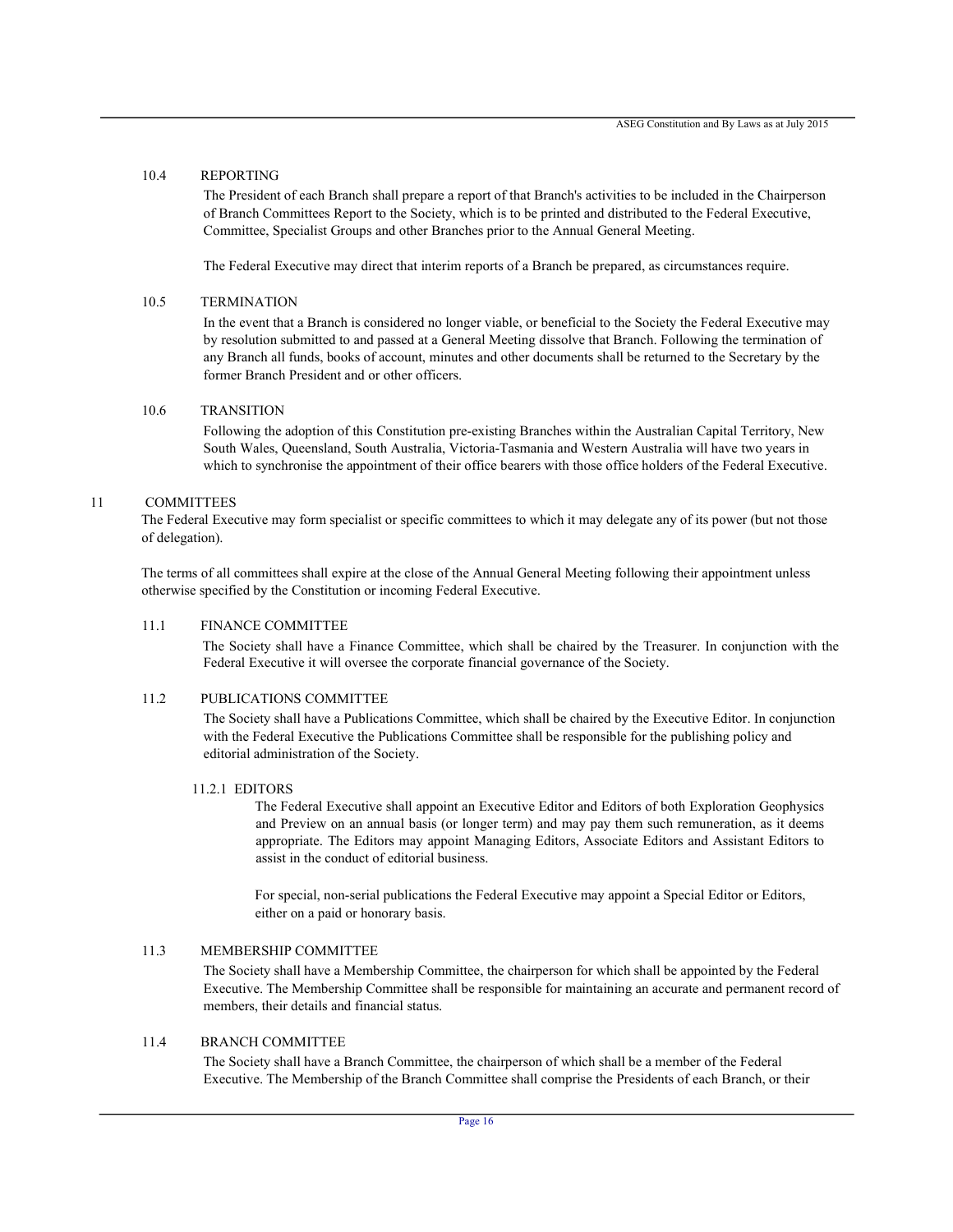representative. The Committee shall be responsible for facilitating communication of all relevant issues between the Federal and Branch levels of the Society. Minutes of all Federal Executive meetings will be distributed, in a timely manner, via the Chairperson to members of the Branch Committee.

# 11.5 APPOINTMENT

At the first Federal Executive meeting following the Annual General Meeting the Federal Executive shall appoint chairpersons to a Finance Committee, Publication Committee and Membership Committee and such other committees as it has formed and where appropriate.

Committees shall exercise their powers so as to conform to the requirements imposed by the Federal Executive and Constitution.

# 11.6 REPORTING

The chairperson of each committee shall prepare a report of that committee's activities to be included in an Annual Report of the Society, which is to be printed and distributed to the Federal Executive, Branch, Specialist Groups and other Committees prior to the Annual Meeting.

The Federal Executive may direct that interim reports of Committees be prepared, as circumstances require.

# 11.7 FINANCES

A Committee may be entitled to operate bank accounts on behalf of the Society for a period if approved by the Directors. In so doing the Committee shall be responsible for maintaining accurate books of account and lodging same to the Treasurer at the end of each financial period.

# 11.8 OPERATION

Other than provided for herein, the procedures of all Committees shall be as directed in the By-Laws, Procedures Manual or as directed from time to time by the Federal Executive.

# 11.9 TERMINATION

Following the termination of any Committee by the Federal Executive all funds, books of account, minutes and other documents shall be returned to the Secretary by the former Chairperson of that Committee unless the Federal Executive reinstates that Committee for a further period.

# 12 SPECIALIST GROUPS

Members whose primary interest is one of similar professional discipline or activity within the Society may be organised into Specialist Groups in order to more effectively carry out all or any of the objectives of the Society.

# 12.1 APPOINTMENT

The Federal Executive may appoint a chairperson to such groups that may form sub- committees, convene meetings, and undertake other activities in order to promote their interests.

Specialist Groups shall exercise their powers so as to conform to the requirements imposed by the Federal Executive as determined from time to time.

# 12.2 REPORTING

The chairperson of each Specialist Group shall prepare a report of that group's activities to be included in an Annual Report of the Society, which is to be distributed to the Federal Executive, Branch, Committee and other Specialist Groups prior to the Annual General Meeting.

The Federal Executive may direct that interim reports of any Specialist Group be prepared as circumstances require.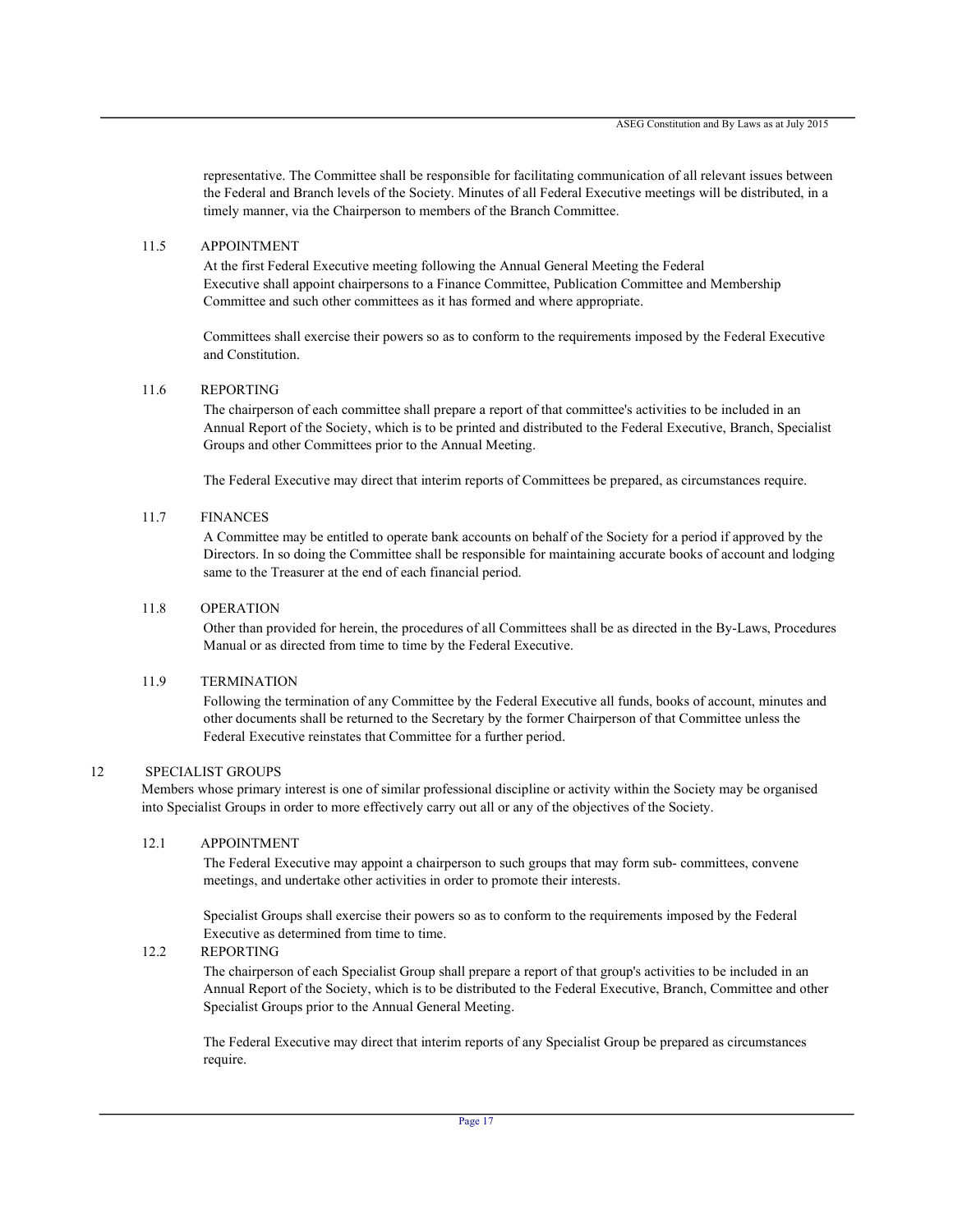#### 12.3 FINANCES

A Specialist Group may be entitled to operate bank accounts on behalf of the Society for a period if approved by the Directors.

Following the termination of any Specialist Group by the Federal Executive all funds, books of account, minutes and other documents shall be returned to the Secretary by the former Chairperson of that Specialist Group.

Other than provided for herein, the procedures of the Specialist Groups shall be as directed in the By-Laws, Procedures Manual or as directed from time to time by the Federal Executive.

# 13 FINANCIAL PROVISIONS

#### 13.1 ACCOUNTS

The Treasurer shall be responsible for the preparation of the annual accounts and their audit.

Branches, Committees or other Specialist Groups having financial dealings shall submit accounts to the Treasurer of the Society within two months of the end of the financial year and provide all and any such details as may be required by the Treasurer or the Society's Auditor.

The Federal Executive shall ensure that proper accounting and other records of the Society are made and kept and shall distribute copies of every profit and loss account and balance sheet together with any and all Auditors report to every member of the Federal Executive and to each Branch, Committee or Specialist Group.

#### 13.2 AUDIT

The accounts of the Society shall be audited annually.

The Society's Auditor shall be appointed by the Membership of the Society in a General Meeting. The auditor shall not be an officer of the Society or shall have prepared or assisted with the preparation of those accounts.

The Auditor shall hold office until the next Annual General Meeting, and is eligible for re- appointment.

The Society's Auditor shall be a member of a nationally recognised professional body of auditors in Australia and be recognised by law to undertake such audits.

The Auditor shall not be a partner, employee or employer of any officer of the Society, or a partner or employee or employer of an officer of the Society.

If a casual vacancy occurs in the office of Auditor during the course of a financial year of the Society, the Federal Executive may appoint a person as the Auditor and the person so appointed shall hold office until the next succeeding Annual General Meeting.

# 13.3 BANKING

The Directors shall open and maintain a banking account in the name of the Society into which all moneys received shall be paid by the Treasurer, or delegate, as soon as possible after receipt thereof.

The Federal Executive may permit, subject to any limitations it thinks fit, individual Branches, Committees and Specialist Groups to operate bank accounts on behalf of the Society providing they adhere to the Constitution and under the ultimate control of the Federal Executive on behalf of the Society at large.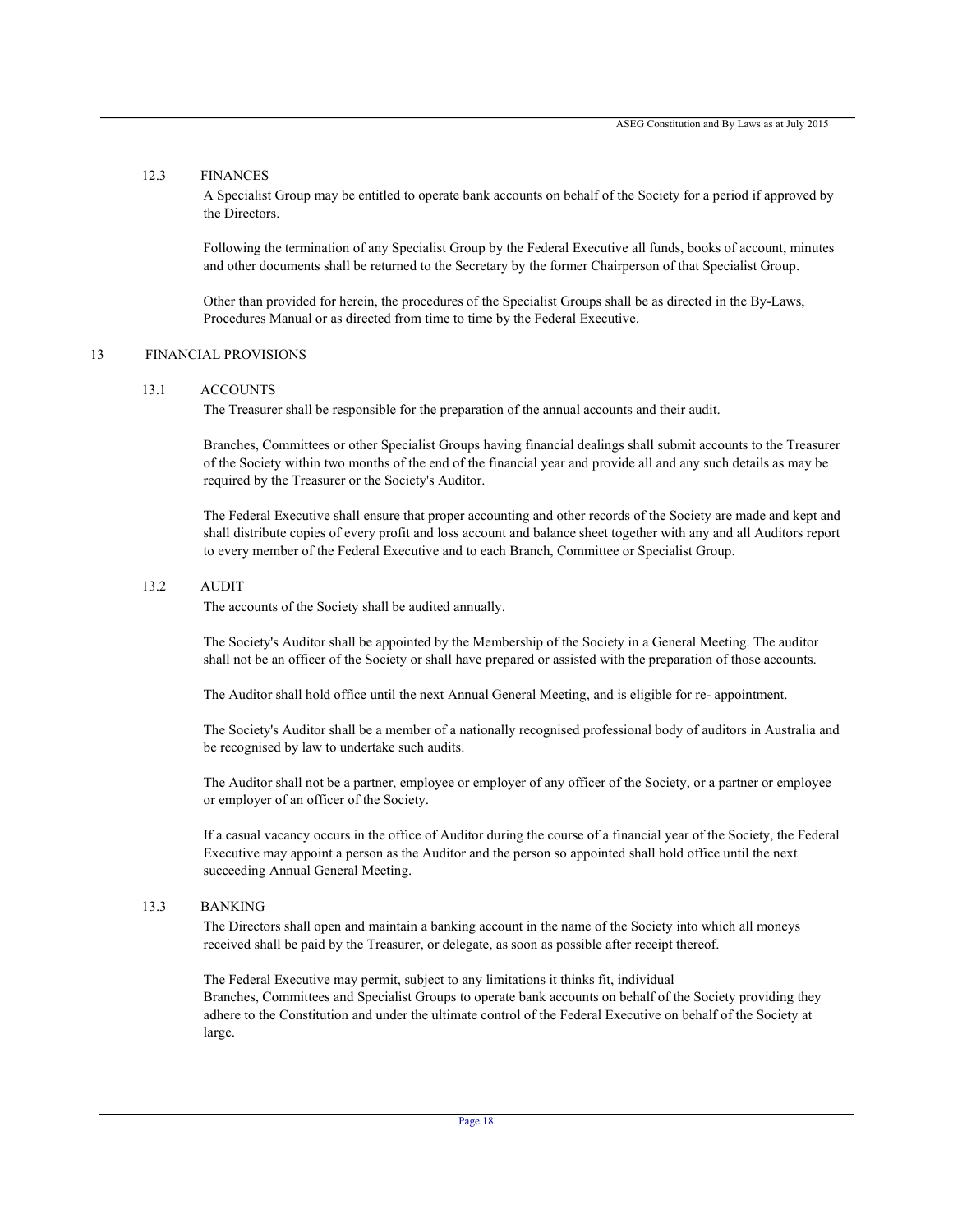#### 14 GENERAL MEETINGS AND VOTING

# 14.1 ANNUAL GENERAL MEETINGS

# 14.1.1 FREQUENCY

Annual General Meetings of the Society shall be held at least once in each calendar year and within a period of 5 months after the expiration of each financial year of the Society and in conjunction with the election of the Directors - President, President-Elect, Treasurer and Secretary and appointment of auditors.

# 14.1.2 NOTICES

The Secretary of the Society shall, at least twenty-one days before the date fixed for holding an Annual General Meeting of the Society, send notices in writing to all eligible members of the Society specifying the place, day, and time for the holding of the meeting, and the nature of the business to be transacted thereat.

Such notices will include details of any secret ballot required under Section 14.3.7

## 14.1.3 RIGHT TO VOTE

Any member shall be entitled to vote at the Annual General Meeting.

For the purposes of Corporate Members, the vote may be cast by a representative, providing the Secretary has received in writing authority for that representative at least 2 days prior to the meeting.

# 14.1.4 BUSINESS

In addition to any other business which may be transacted at a general meeting, the business of an Annual General Meeting shall be:

- To confirm the minutes of the last preceding general meeting
	- To receive from the Federal Executive reports on the activities of the Society during the last preceding financial year
- To receive and consider the financial accounts and audit reports that are required to be submitted to members pursuant to this Constitution and to law.
- To report the ballot results for the election of the new office holders for the Federal Executive

# 14.2 GENERAL MEETINGS

The Federal Executive, whenever it thinks fit, may convene a general meeting of the Society, the conditions of notice being the same as those for an Annual General Meeting.

The General Meetings of the Society shall, subject to the Corporations Act, be convened on such date and at such place and time as the Federal Executive thinks fit.

Any member shall be entitled to attend and vote at a General Meeting.

# 14.3 ANNUAL AND GENERAL MEETINGS - PROCEDURES

# 14.3.1 CHAIRPERSON

The President shall preside as Chairperson at the Annual General or General meetings. In the absence of the President, the President-Elect, or in their absence, the Treasurer shall preside. In the absence of all of these office bearers the members present shall choose one of their number to be Chairperson.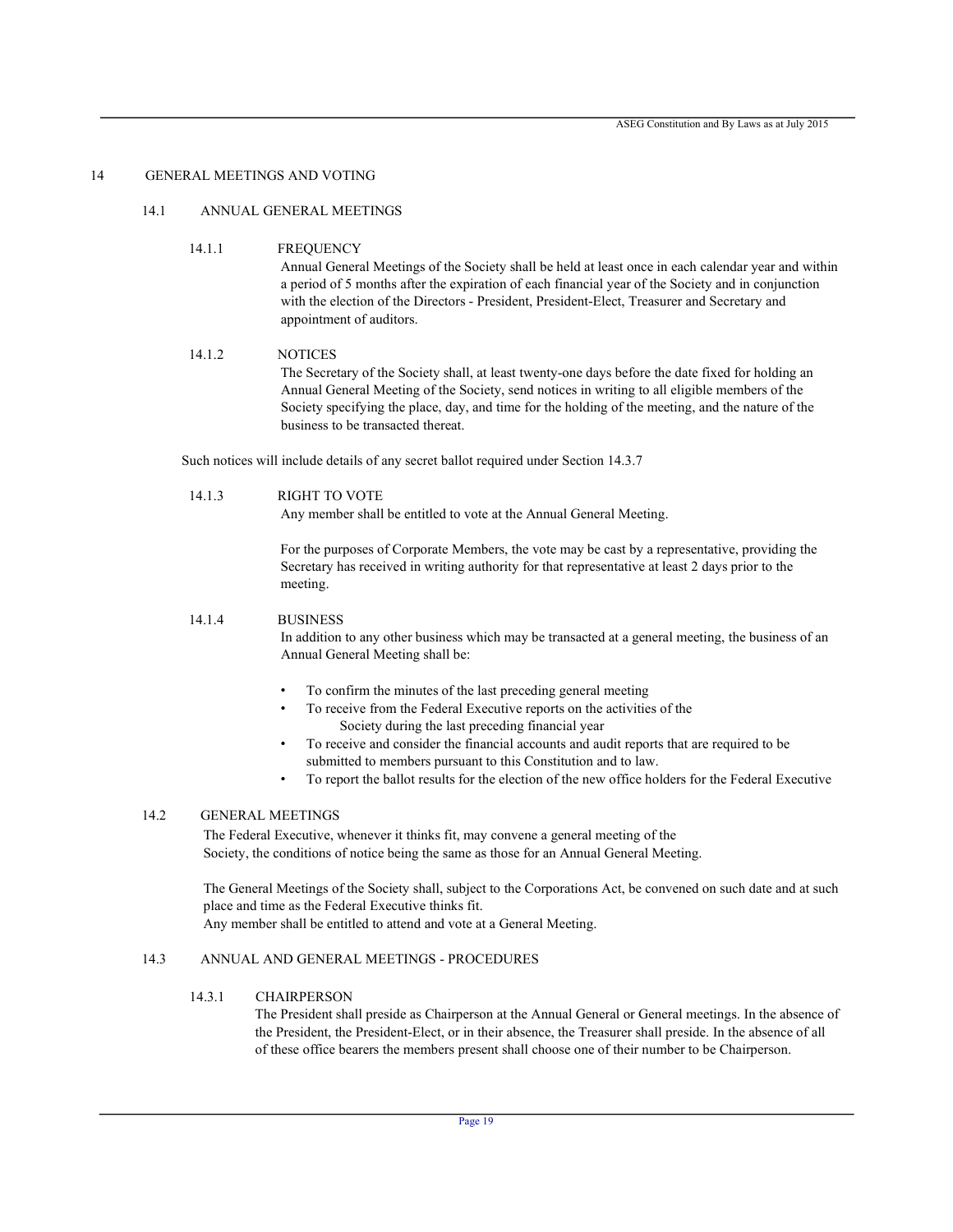Following the conclusion of the Annual General Meeting the incoming officer holders of the Federal Executive shall assume their positions.

# 14.3.2 QUORUM

Twenty members, eligible to vote, including proxies, and shall constitute a quorum at the Annual General or General meetings. If a quorum is not present within thirty minutes after the time appointed for the Annual General Meeting the meeting may receive the Annual Report, the statement of account, the report of the results of the ballots for the election of office bearers and the reappointment of the Auditor shall be conducted but no other business may be considered.

# 14.3.3 ADJOURNMENT OF MEETINGS

If at an Annual General Meeting or General Meeting at which a quorum is present all the business appointed to be done is not completed the Chairperson may with the consent of the meeting adjourn the meeting to some other time and from place to place but no business shall be transacted at any adjourned meeting other than the business left unfinished at the meeting from which the adjournment took place.

If a quorum is not present within thirty minutes after the time appointed for an Annual General Meeting the chairperson may adjourn the meeting to some other time and place to place but no business shall be transacted.

# 14.3.4 VOTING

Subject to the Act, Subject to the Act, any motion or amendment proposed and seconded at an Annual or General meeting shall be put by the Chairperson and decided by a majority of members voting. Voting methods include: by a show of hands, a secure electronic vote through online voting or email, delivered either digitally or on paper. Provided any vote not delivered in person bears the name of the voter and is received prior to the closing of the ballot. In addition proxy votes must include the meeting time and place, the members name and their signature.

# 14.3.5 PROXY VOTES

For any Annual or General meeting members shall be able to appoint a proxy, providing the authority is in writing and duly authorised, and in the case of a Corporate member either under seal or authorised by an appropriate officer of the Company.

The proxy must clearly specify the meeting time and place, members name and signature.

A proxy holder need not be a Member of the Society.

# 14.3.6 CHAIRPERSON's CASTING VOTE

In the case of a vote by show of hands or division at any Annual or General meeting the Chairperson of the meeting shall have in the case of an equality of votes, a casting vote.

# 14.3.7 SECRET BALLOT

The Federal Executive, by majority vote, or the membership in Annual or General Meetings may cause a secret ballot to be held in accordance with the Constitution.

A secret ballot may be held at any time and shall be administered by the Secretary.

The Secretary shall within 21 days of a resolution seeking a secret ballot shall commence steps to implement such ballot and in any event as soon as practical and within one hundred and twenty days of the resolution.

The matters to be determined by the secret ballot shall be those matters specified in the resolution and any other matters as may be deemed appropriate by the Federal Executive.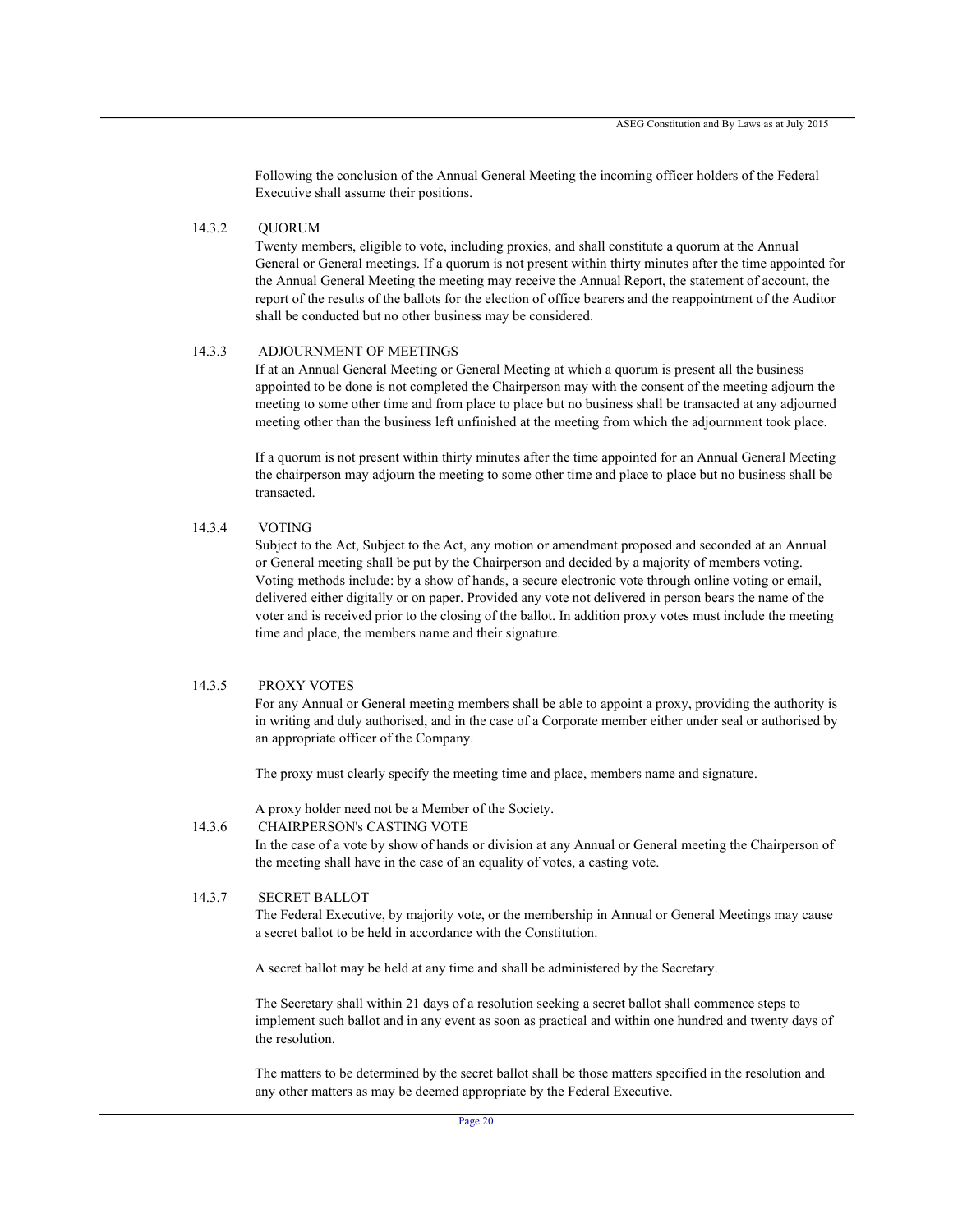The unintentional omission to give notice to any member, or the non-receipt by any member of any notice, shall not invalidate the result of the voting on any resolution.

Members shall be entitled to indicate their preference for a resolution in accordance with the general procedures as outlined for the secret ballot election of Directors.

14.3.8 VOTING PROVISIONS FOR OFFICERS OF THE FEDERAL EXECUTIVE The President, President-Elect, Treasurer and Secretary shall be elected in accordance with the provisions of this section.

> A nominating Committee shall consist of the President and the two most recent past Presidents. If either past President is unavailable, the place shall be filled by the past Treasurer of the corresponding year.

The Nominating Committee shall nominate at least one but not more than two candidates for each office.

The Secretary will cause publication, at least two months prior to the Annual General Meeting, in one of the Society's publications and one its Web-Site in a prominent location an invitation from members for suitable candidates for any of the office positions on the Federal Executive. Any such nominations must be received no later than four weeks preceding the date of the Annual General Meeting and must be proposed by two members eligible to vote.

Two weeks preceding the date of the Annual General Meeting of the Society, the Secretary and nominating Committee shall present to the Federal Executive nominations for all positions so that a full list of nominees may be compiled. In the event of more than one person being nominated for any position, a secret ballot shall be held.

The Secretary shall then forward by post, facsimile or email to the members as well as establish on the Web Site of the Society a notice and ballot paper of the forthcoming election of officers and containing the names of the members nominated by the nominating Committee or nominations received from the membership. Consent of all candidates nominated must be obtained prior to the posting of the said notice. The non-receipt of such notice by any member shall not invalidate the election.

Receipt of each such vote, provided it is completed in accordance with this Constitution, shall be valid if returned to the Secretary, provided it bears the name of the voter and is received prior to the closing of the ballot. Ballots shall close 7 days prior to the Annual General Meeting.

The member who receives the highest number of votes for each single office shall be declared elected. Counting of votes shall be by a Committee co-opted by the Federal Executive, the members of which shall have no personal interest in the outcome of the ballot. In any case where a decision is lacking owing to equality in the number of votes, the President shall have a casting vote.

Every member who is entitled to vote in any secret ballot of the Society shall have just one vote in respect of each office or seat to be filled, provided that the President shall exercise in addition to this vote a casting vote when required to do so.

Any ballot paper that contains ticks for more than the specified number of names for any particular office shall be null and void in respect of that office. Failure to nominate a candidate for every position shall not be deemed a void ballot

All returned ballots are to be kept by the Secretary for a period of at least 1 year following the election.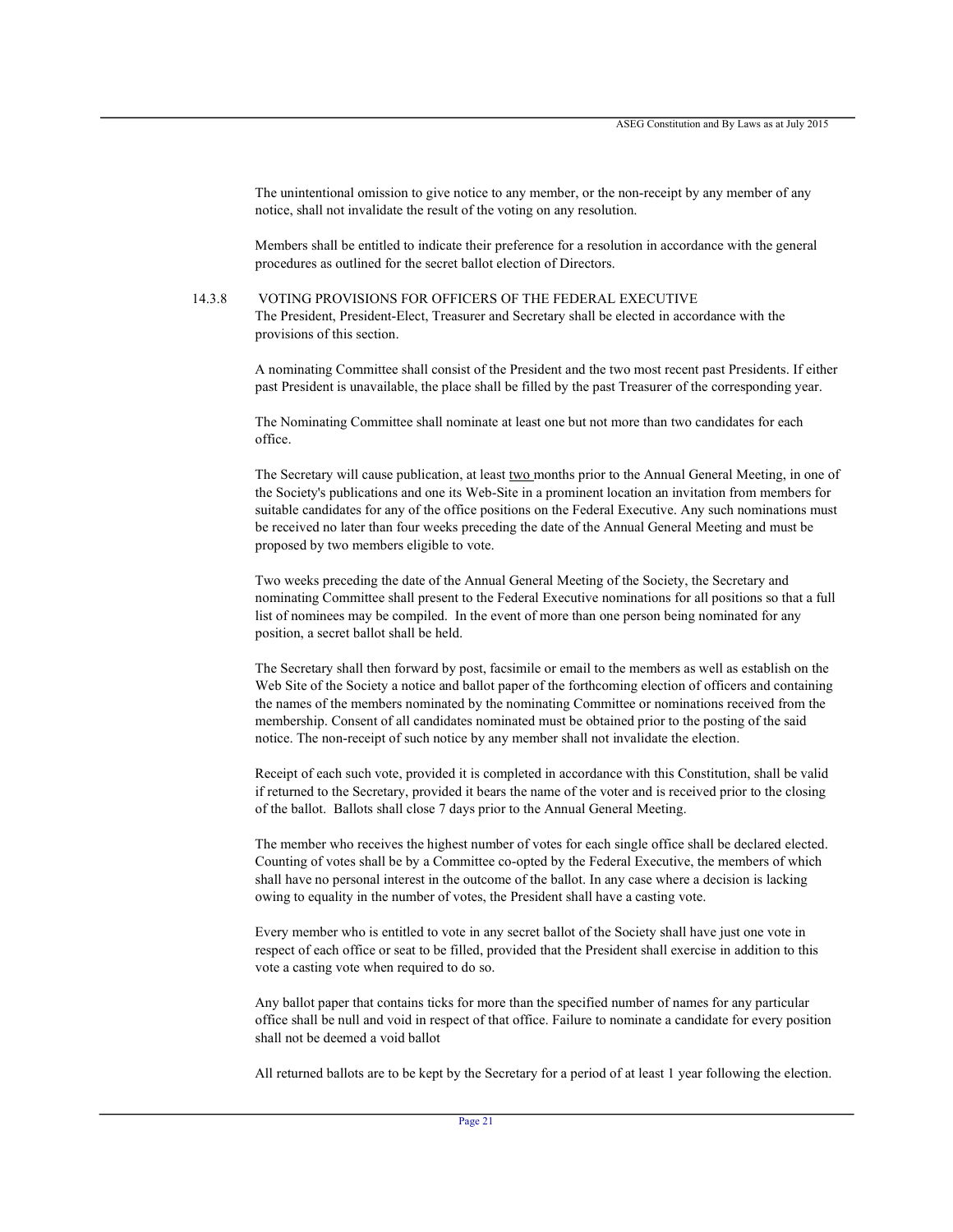# 14.3.9 MINUTES

The Secretary, or in their absence, a person appointed by the Chairperson, shall record the Minutes of all meetings of members, Branches, Committees or Specialist Groups. These minutes shall be signed by the Chairperson of the meeting and held for adoption at the next succeeding meeting. Copies of approved minutes shall be lodged with the Secretary.

#### 14.3.10 NOTICES TO MEMBERS

A notice may be given by the Society to any member either personally or by sending it by post, or facsimile or email to their registered postal, facsimile or email address.

# 14.4 MEMBER LIABILITY

No member of the Society shall be liable to contribute towards the payment of the debts or liabilities of the Society, or the costs, charges or expenses of a winding up of the Society.

# 14.5 NO DISTRIBUTION OF ASSETS TO MEMBERS UPON DISSOLUTION

If, upon winding up or dissolution of the Society, there remains, after the satisfaction of all its debts and liabilities, any property whatsoever, the same shall not be paid to or distributed among the members of the Society, but shall be given or transferred to some other institution having objects similar to those of the Society with similar purposes which is not carried on for the profit or gain of its individual members.

# 14.6 AMENDMENTS TO THE CONSTITUTION

The Constitution of the Society may be amended by special resolution passed by a two- thirds majority of members voting either at a Special General Meeting or by a Secret Ballot. The Federal Executive shall determine whether the proposed resolution shall be voted on at a General Meeting or by Secret Ballot of its members.

Where a proposed resolution is to be voted on at a General Meeting notice of the proposed amendment shall be included in the notice calling the General Meeting.

Where a proposed resolution is to be voted on at a General Meeting members may vote by any method defined in Clause 14.3.4.

An amendment to the objects and purposes of the Society shall not be effective until approved under the Corporations Act.

Where an Annual General Meeting is scheduled within 90 days of a proposal to amend the Constitution and notices for that meeting have not been circulated, the proposed resolutions must be made part of the business of that Meeting.

# 14.7 SECRETARIAT

The Federal Executive may appoint a Secretariat, outside of the Society, to assist in maintaining the records and assisting in the administration of the Society providing that it retains overall control of the Secretariat's activities.

The Federal Executive may pay such remuneration to the Secretariat subject to normal commercial and competitive rates.

#### 14.8 INDEMNIFICATION

No member of the Federal Executive or other Officer of the Society shall be liable for the acts or omissions of any other member of the Federal Executive or other Office Bearer for joining in any receipt or acquiescence or for any loss or expense happening to the Society unless the same shall happen through the person's own wilful default, fraud or neglect.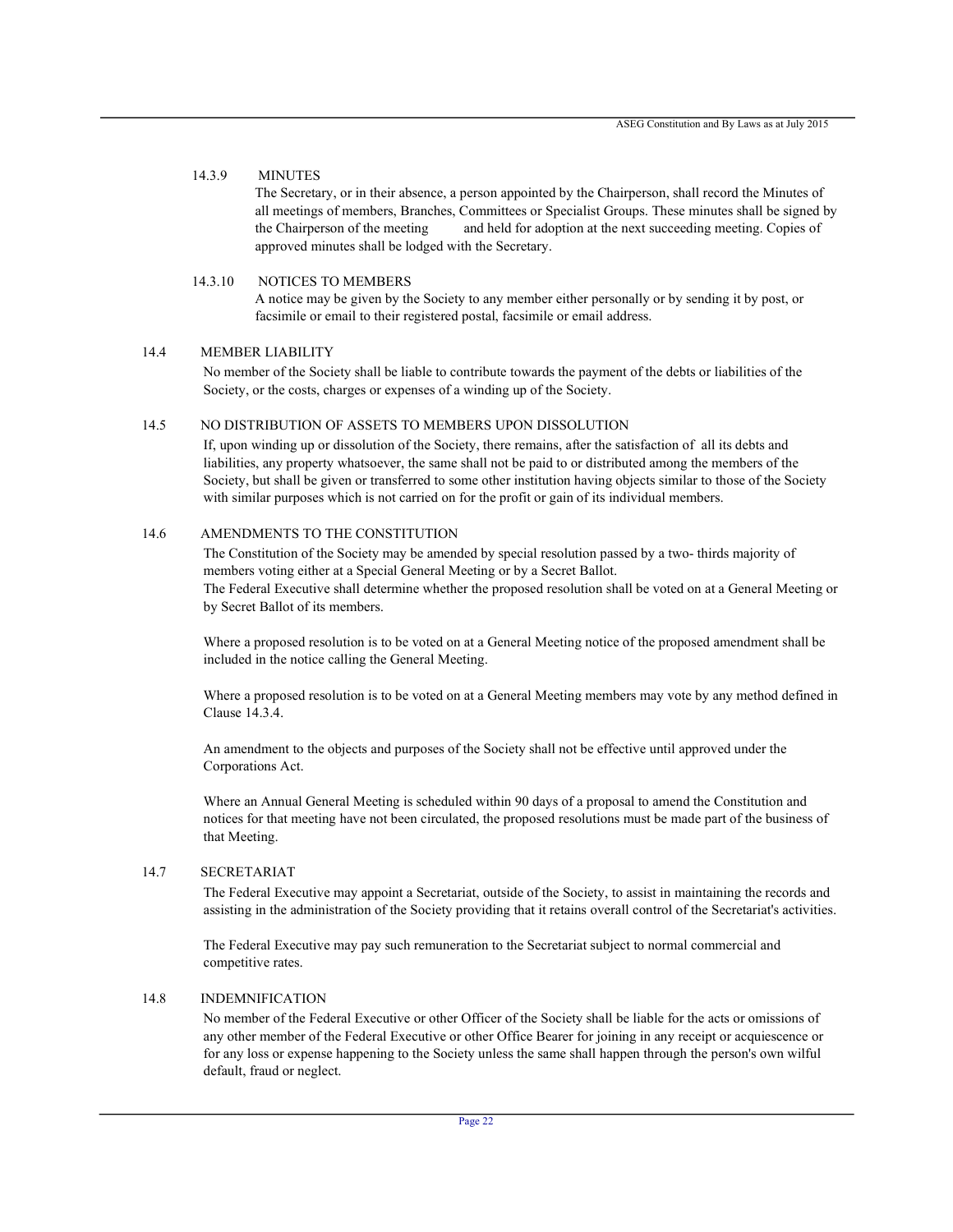To the extent permitted by law, every member of the Federal Executive or other officer shall be indemnified by the Society against any loss or expense incurred by that person by any act of that person done in the discharge of that person's duties unless incurred by the wilful default or fraud.

To the extent permitted by law no member of the Federal Executive shall be liable for any loss or error of judgment omission default or oversight on that person's own part or for any other loss damage or misfortune whatever which shall happen in relation to the execution of that person's duties unless the same happen through the person's own wilful default, fraud or neglect.

Nothing in this section will prevent the Federal Executive extending, as it thinks fit, indemnification to office bearers of Branches of the Society.

# 15 BY-LAWS

The Federal Executive may make such By-Laws as it deems necessary for the proper management of the Society, provided that the By-Laws do not conflict with the Constitution.

The Federal Executive can pass By-Laws setting out detailed procedures for the conduct of the Society's affairs, and generally to give effect to the Objects. Those By-Laws will be binding on members subject to the following qualifications -

Nothing in a By-Law shall give the Federal Executive or any officer of the Society any larger powers than are conferred by the Constitution;

In the case of any inconsistency between the Constitution and any By-Law, the Constitution shall prevail;

The Federal Executive will publish any new By Law or amendments of an existing By Law in the Society's magazine Preview as soon as practicable after it makes or amends a By Law;

The Society in General Meeting may disallow any By-Law passed by the Federal Executive.

#### 16 CODE OF ETHICS

As an elaboration of these established principles of professional ethics, the Code of Ethics is enunciated, defining a member's duty as a geophysicist, in order to maintain the dignity of the member's chosen profession. The Code of Ethics can be made available to members through the Secretary and suitable platforms and communication channels. This code and any changes to it must be approved by the Federal Executive.

# 17 CODE OF CONDUCT

The Code of Conduct complements the Code of Ethics and promotes respectful behaviour and general good conduct. It applies to Members and non-Members when attending or participating in ASEG-based activities, including but not limited to meetings, workshops, conferences, fieldtrips, committee or volunteer work that is conducted either in-person or in a virtual environment. The Code of Conduct can be made available to members through the Secretary and suitable platforms and communication channels. This code and any changes to it must be approved by the Federal Executive.

# 18 PROCEDURES MANUAL

The Federal Executive shall oversee the compilation and maintenance of a procedures manual which will contain detailed administrative operations of the Society. These procedures should be adhered to by all office bearers, Branches, Committees, and or Specialist Groups. This manual and any changes to it must be approved by the Federal Executive.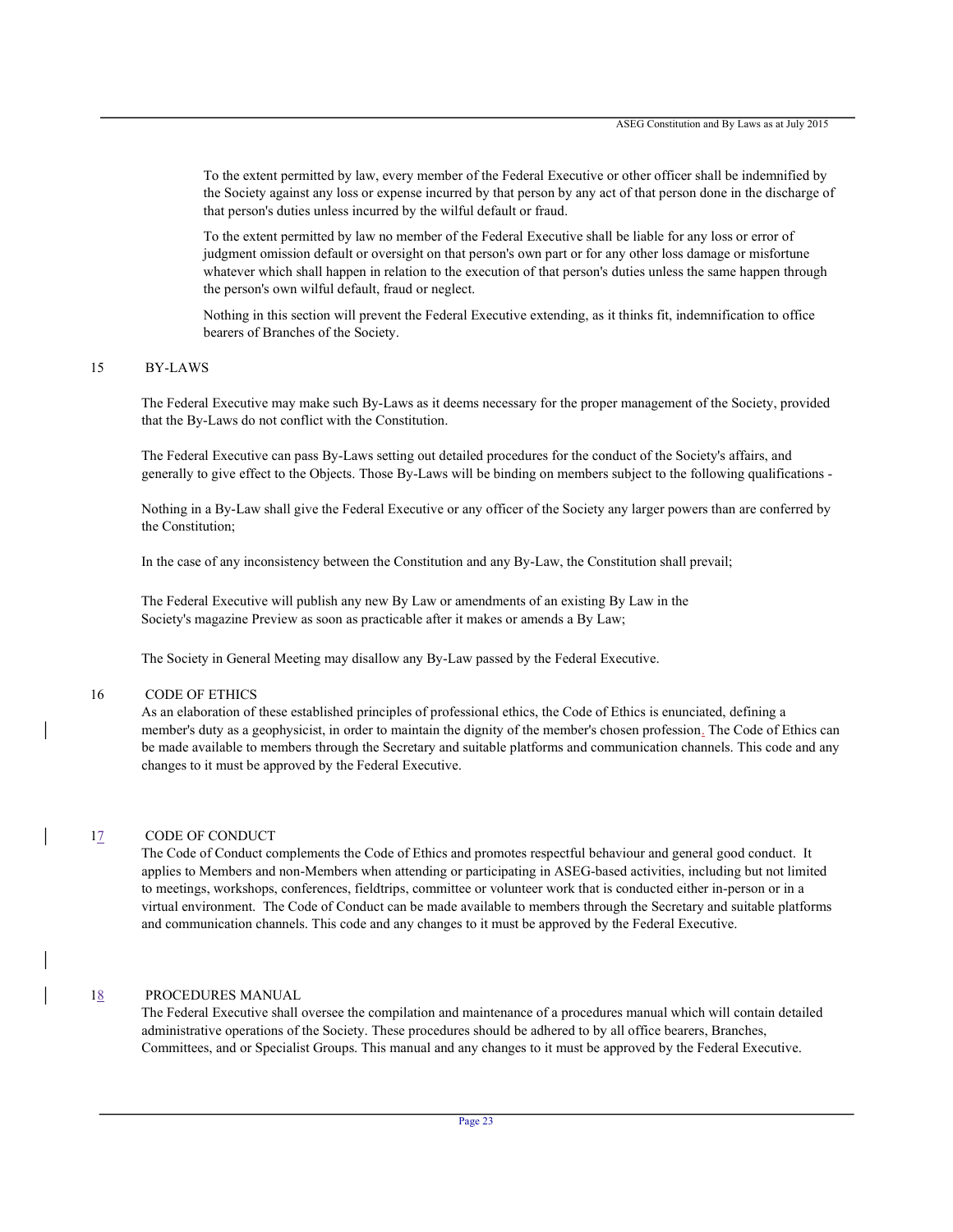

# Australian Society of **Exploration Geophysicists**

# By Laws

**Contents** Definitions Disclaimer By Laws 1. Specialist Groups

Definitions

ASEG: The Australian Society of Exploration Geophysics, "the Society".

Council: A meeting of the Federal and State Executives of the ASEG, usually held every 18 months at ASEG conferences.

Federal Executive: The paramount management body of the Society comprised of 12 ASEG members, four of whom are elected into the positions President, President Elect, Secretary and Treasurer and are Directors of the Society.

Financial member: Any ASEG Active, Associate, Corporate, Corporate Plus, Retired, Honorary, or Student member whose names are from time to time contained within the official list of members and who have paid their membership fees for the current year.

State Executive: The President, Treasurer and Secretary of each state or territory branch of the Society.

Disclaimer

By Laws are established under the terms and conditions of Clause 15 [By Laws] of the Constitution of the Australian Society of Exploration Geophysicists.

# A By Law to establish, manage, and terminate Specialist Groups

This By Law is established under the terms and conditions of Clause 12 [Specialist Groups] and Clause 15 [By Laws] of the Constitution of the Australian Society of Exploration Geophysicists.

# 1. FORMING SPECIALIST GROUPS:

- i. Specialist Groups may be formed following a request to the Federal Executive by at least ten (10) financial members of the society.
- ii. The Federal Executive may also choose to establish a Specialist Group and will approach suitable members of the Society and ask them to form the Specialist Group.
- iii. Each Specialist group must develop and keep current a charter stating its purpose and use the charter when promoting its activities to members of the Society.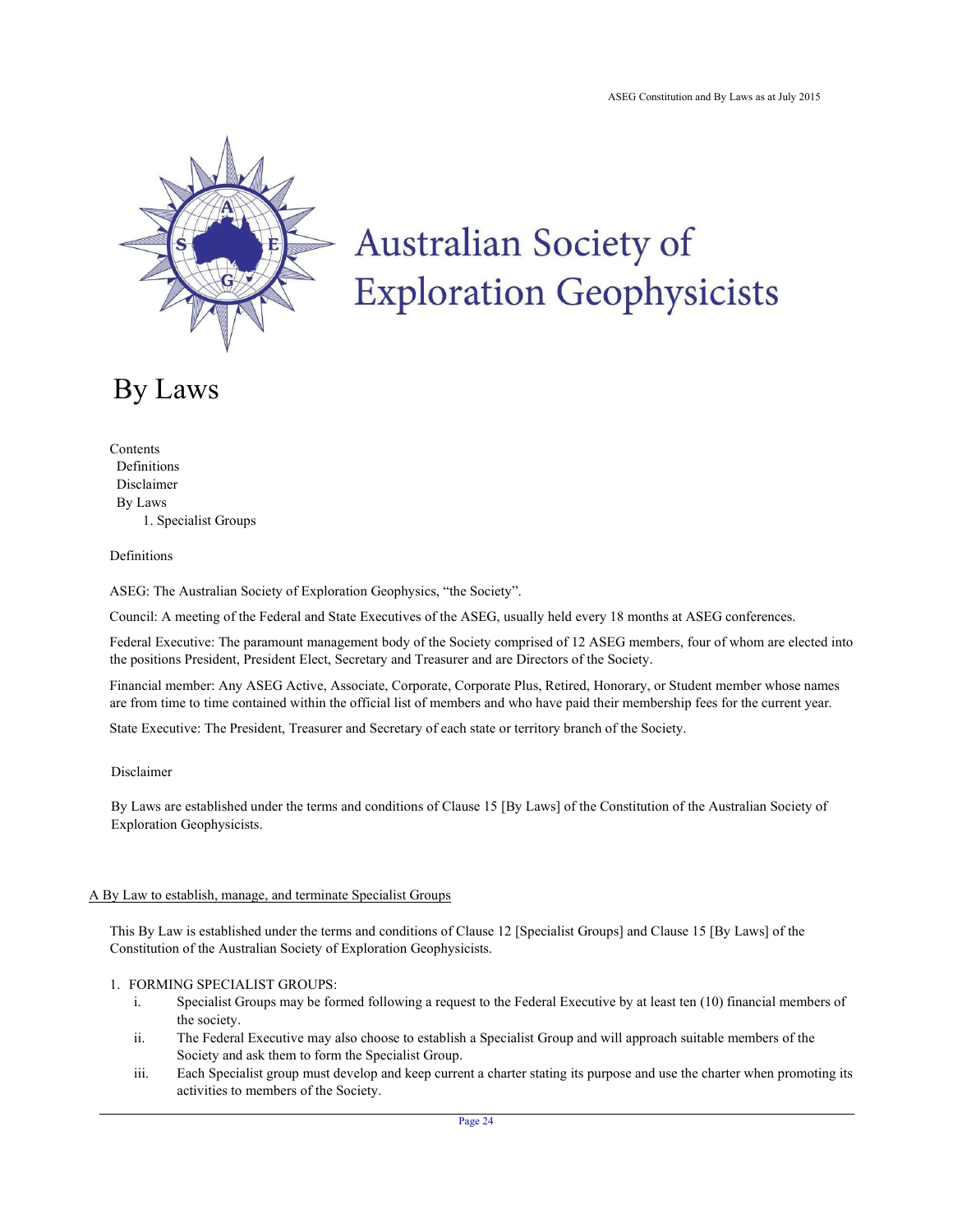# 2. EXECUTIVES OF SPECIALIST GROUPS:

- i. Each Specialist Group will have a Chairperson appointed under the terms of Clause 12 of the Constitution.
- ii. Each Specialist Group will appoint a Secretary and Treasurer who together with the Chairperson will constitute the Executive of the Specialist Group.
- iii. The Executive of each Specialist Group will be responsible for the operation of the Specialist Group subject to the terms of this By Law and the Constitution of the ASEG. iv. The Executive of a Specialist Group may co-opt as many additional members to the Executive as it deems necessary for the successful operation of the Specialist Group.
- v. The Chairperson of a Specialist Group or nominee may attend meetings of the Council of the Society.

# 3. JOINING A SPECIALIST GROUP:

i. Financial members of the Society may apply to the Executives of the Specialist Groups to join the Specialist Groups.

# 4. FINANCIAL MANAGEMENT:

- i. Treasurers of Specialist Groups will develop and maintain budgets for the Specialist Groups that are operated through the central virtual account system of the Society.
- ii. The general principle will be that Specialist Groups will become financially self sustaining.
- iii. However, if the Federal Executive observes that a Specialist Group is accumulating funds to a level beyond its immediate or longer term needs and cannot demonstrate to the satisfaction of the Federal Executive that it has plans to spend the money for the benefit if its members, the Federal Executive may at its discretion redistribute any excess funds for the benefit of all members of the Society.
- iv. The Executives of a Specialist Group may at their discretion impose an annual fee for membership of the Specialist Group to support the day to day operation of the Specialist Group but
	- a) the general principle should be that this fee be kept sufficiently low that it is not a barrier to membership of the Specialist Group, and
	- b) the annual fee should not be used to cross subsidise activities such as workshops and conference sessions which cannot be attended by all members of the Specialist Group.
- 

v. Notwithstanding the principles outlined in the paragraph (ii) of this Clause 4, the Federal Executive may at its discretion provide seed funding for the establishment of a Specialist Group.

# 5. ACTIVITIES OF SPECIALIST GROUPS:

- i. Specialist Groups may conduct any activities that benefit their members that are consistent with the Objects of the Society.
- ii. They might include but not be limited to:
	- a) Holding regular meetings and workshops
		- These meetings and workshops should be open to other members of the Society.  $\Box$  They should also be open to geophysicists who are not members of the Society.
		- The principles for charging fees for meetings and conferences and for acknowledging the Society that have been established by the Federal Executive will apply.
		- b) Issuing newsletters to inform members of the Specialist Groups of their activities.
		- c) Organising sessions at ASEG Conferences and Exhibitions.
		- d) Cooperating with the Society's Sister Societies where relevant.
		- e) As a general principle arranging at least one article for Preview each year; Specialist Groups which hold workshops and conferences should offer their papers for publication in Exploration Geophysics.
- 6. REPORTING:
	- i. Specialist Groups will report annually to the Society and at other times as requested by the Federal Executive [Clause 12.2 of the Constitution].
	- ii. Federal Executive will nominate one of its members to act as a point of contact between Specialist Groups and Federal Executive.
	- iii. Specialist Groups will report to ASEG Council when it meets.
- 7. TERMINATION:
	- i. Federal Executive may terminate a Specialist Group if in the opinion of a majority of the Federal Executive the Specialist Group has become inactive or ineffectual.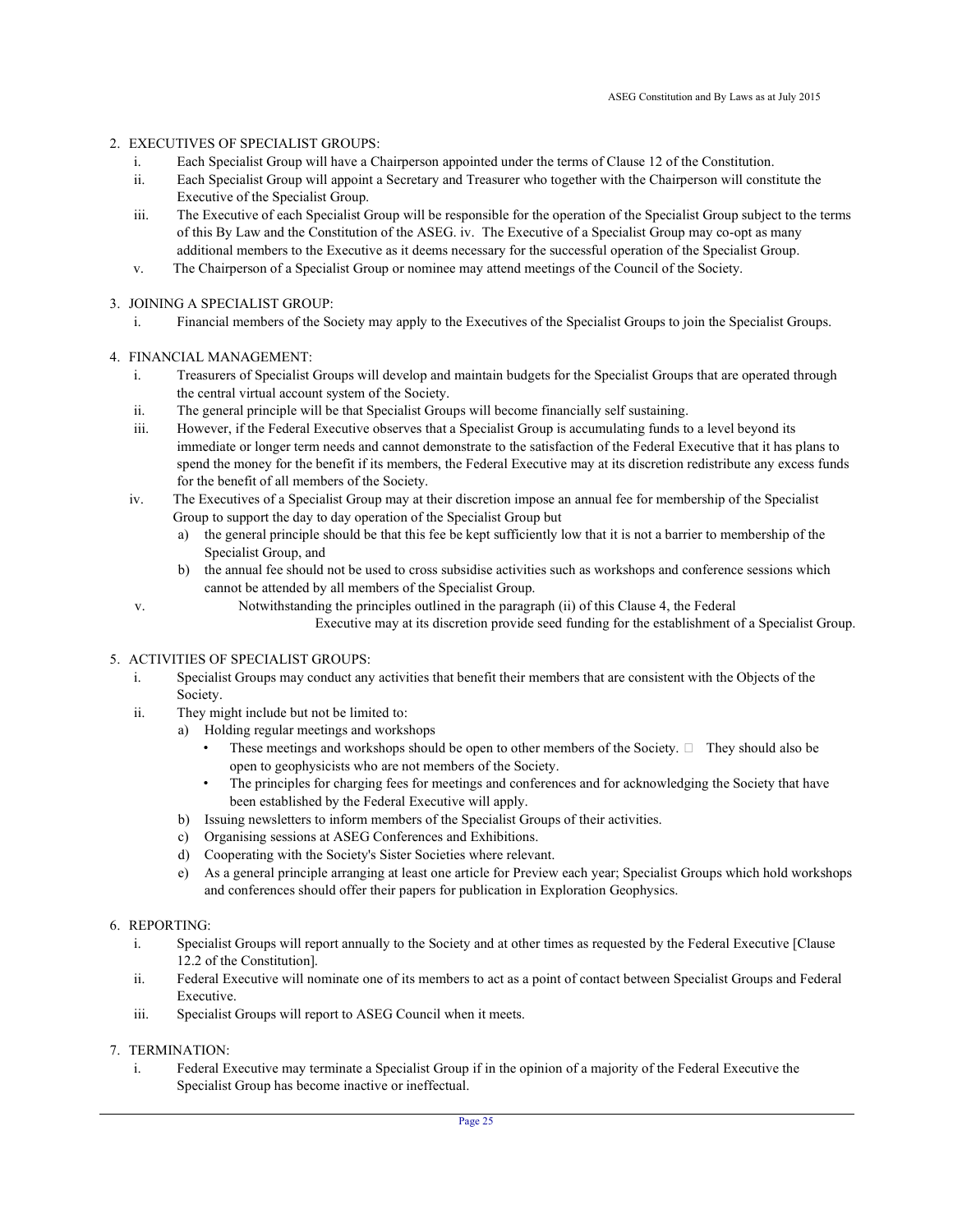- ii. In making a decision whether a Specialist Group has become inactive or ineffectual, Federal Executive will take account of:
	- a) Whether the Specialist Group is conducting business consistent with its charter;
	- b) Whether the Specialist Group is conducting the kinds of activities set out in Clause 5, or other relevant activities, that in the opinion of the Federal Executive would be of benefit to the members of the Specialist Group;
	- c) Whether the Specialist Group remains financially viable; and
	- d) Whether the Specialist Group is communicating its activities effectively with the members of the Specialist Group, the Federal Executive and other members of the Society;
- iii. If a Specialist Group is terminated its financial assets will revert to the central accounts of the Society, and any material assets will be distributed to ASEG members, branches, other Specialist Groups or otherwise disposed of by the Federal Executive as it deems appropriate.

# 8. HISTORY:

- i. This By Law was adopted by the Federal Executive of the Society on 30 January 2014.
- ii. Subsequent revisions of this By Law will be noted here.

# A By Law to establish and disband a Conference Organising Committee (COC)

This By Law is established under the terms and conditions of Clause 8 [FEDERAL EXECUTIVE], Clause 11 [COMMITTEES], Clause 13.3 [BANKING] and Clause 15 [By Laws] of the Constitution of the Australian Society of Exploration Geophysicists (ASEG).

# 1. PURPOSE OF THIS BY LAW

i. To define how a COC will be established to plan, host and operate all aspects of each International Conference and Exhibition (Conference) of the Society, including how financial powers are delegated from the Directors of the ASEG to the COC.

# 2. BACKGROUND

- i. The ASEG conducts an International Conference and Exhibition ("Conference") approximately every 18 months.
- ii. These Conferences are often co-hosted by one or more other professional societies, with the ASEG taking the role as lead host.
- iii. The ASEG will provide written advice to the COC through the provision of a committee charter and a conference handbook which are based on the cumulative knowledge of the ASEG acquired through having organised past meetings, and oral advice from a Conference Advisory Committee (CAC) that the Federal Executive has established or will establish, comprised of members who have been involved in the planning and running of previous Conferences.

# 3. APPOINTMENT OF COMMITTEE MEMBERS

- i. The Federal Executive of the Society will appoint two Joint-Chairs of the COC.
- ii. In the event that the Conference is to be conducted jointly by another society or societies, the ASEG will give consideration to the appointment of Joint-Chairs who represent fairly the interests of all host societies.
- iii. The Joint-Chairs will then appoint the other members of the COC, subject to the right of veto of any appointment by the Federal Executive if the Federal Executive is of the opinion that a member of the COC is or becomes unsuitable and this is not dealt with appropriately by the Joint-Chairs).

# 4. MAKE UP OF A COC

i. The Joint-Chairs of a COC may appoint members to perform any tasks they think appropriate.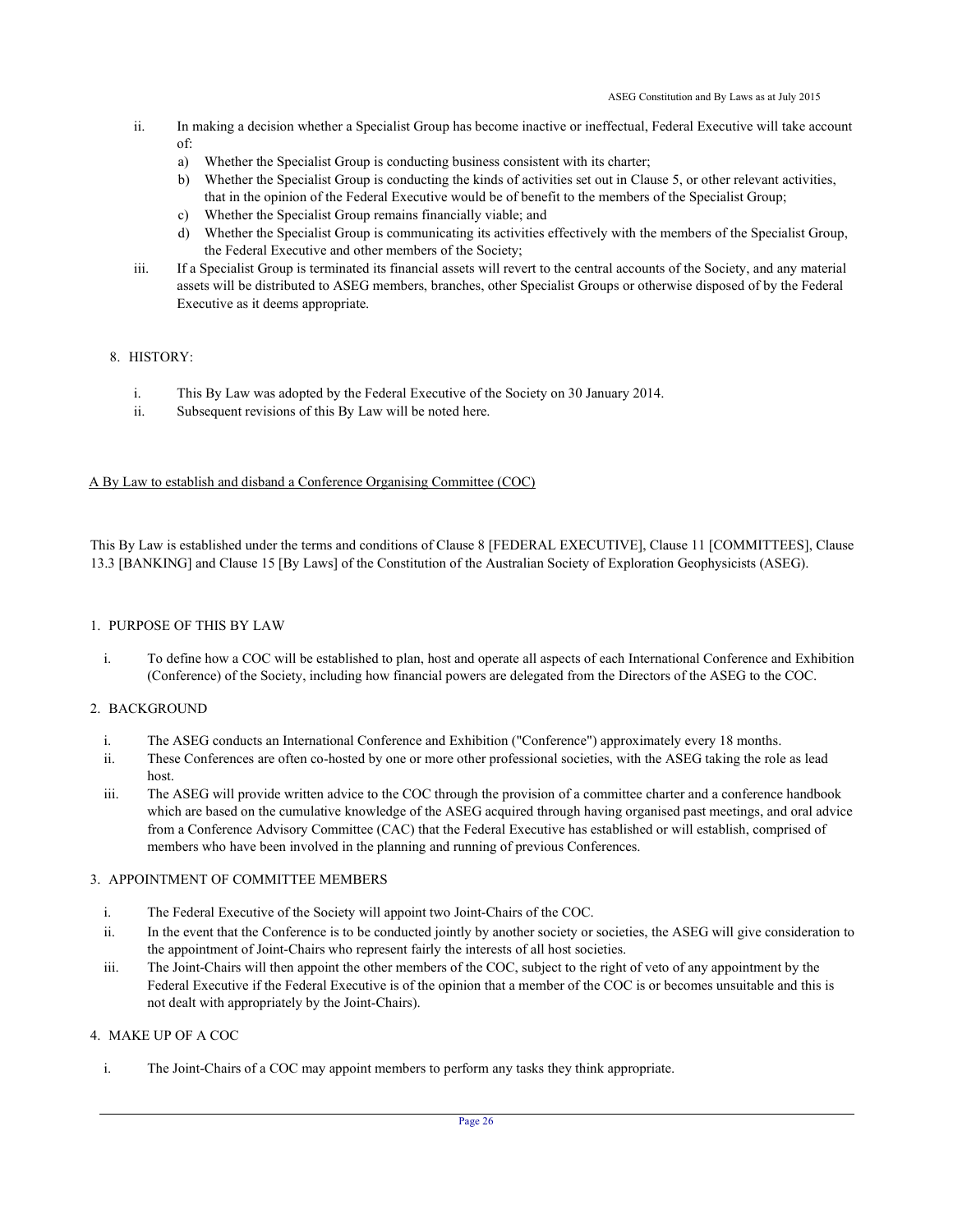- ii. Notwithstanding the discretion allowed to the Joint-Chairs by 3(i), the Joint-Chairs will appoint a Treasurer for Conference to the COC.
- iii. The COC may establish sub-committees to assist in the planning and conduct of the Conference.
- iv. The COC may engage the services of a Professional Conference Organiser (PCO) to assist it with the planning and conduct of the Conference.

# 5. FINANCIAL ARRANGEMENTS:

- i. The Federal Executive of the ASEG will provide a Charter Letter of the form set out in Attachment A to this By Law to the Joint-Chairs of the COC delegating financial powers to the Joint-Chairs and the Treasurer under the terms and conditions allowed by the Constitution of the ASEG. ii. Under Clause 8.12 of the ASEG Constitution no member of the COC including the Joint-Chairs and the Treasurer has the power to further delegate their financial powers to any other person.
	- a. Where the Joint-Chairs or Treasurer require financial powers delegated to another person, that delegation must be done directly by a Director of the ASEG.
	- b. The delegation of financial powers to a PCO will be done through specific clauses included in a contract signed by a Director of the ASEG and the PCO.
- iii. The Treasurer of the COC will prepare a budget for the Conference and the COC will monitor the performance of the planning and conduct of the Conference against that budget.
- iv. After the Conference, the Federal Executive will appoint independent auditors to review the accounts for the Conference.
- v. After all financial matters have been dealt with by the COC, including any raised by the independent auditors,
	- a. If the conference has returned a surplus, any surplus funds will be transferred to the accounts of the ASEG and other societies which are co-hosts for the Conference in the proportions agreed at the beginning of conference planning, but
	- b. If the conference has made a loss, then the COC will negotiate with the Federal Executive and representatives of the other societies which are co-hosts for the Conference to determine how the loss will be apportioned to each of the hosting societies.
- vi. All conference accounts will then be closed.

# 6. WINDING UP THE COC

i. The Federal Executive will consider the COC to have been wound up when

- a. the conference has been held, and
- b. all accounts for the Conference have been settled and audited and
- c. any surplus funds transferred to the ASEG and co-host societies or losses funded, and
- d. The COC has delivered a final conference report to the Federal Executive, and
- e. The contract with the PCO has been terminated, at which time its financial delegations will be withdrawn.
- 

ii. The financial delegations to the COC will cease when the activities at 6(i) (a-e) have been completed.

This By Law was approved by the Federal Executive on 16 July 2015 ATTACHMENT A

ON ASEG Letter Head Paper

Legal Address of the Society

To Go Here

Dear [Name of Joint-Chair]

Charter Letter to Appoint Joint-Chair of the Conference Organising Committee For [Name of Conference]